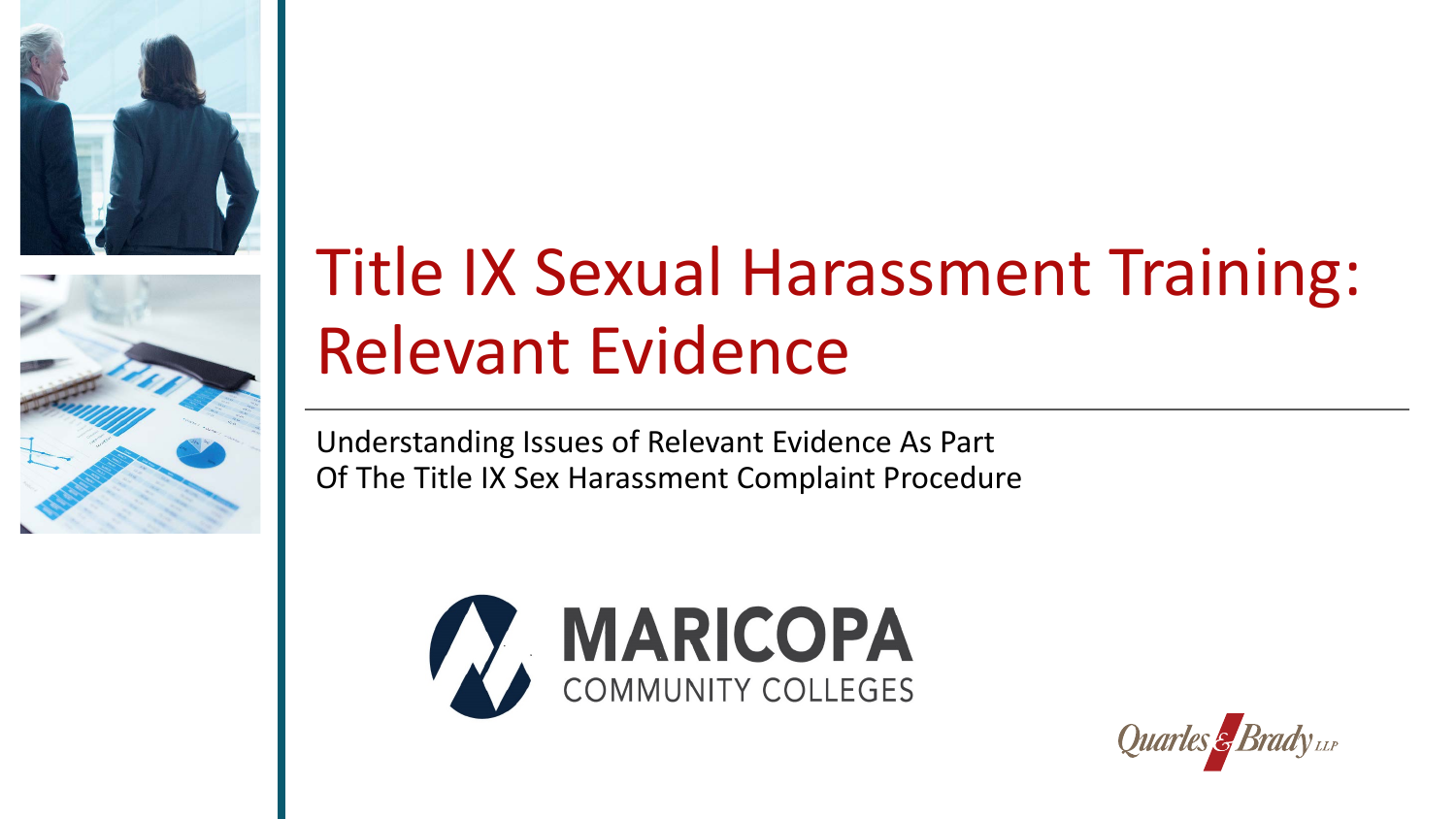#### Road Map

- Background on Evidence
- Different Types of Evidence
- Direct v. Circumstantial Evidence
- Determining Initial Relevancy
- Title IX Rape Shield Protections
- Complete Relevancy Analysis Process
- Quiz Test your relevancy skills!
- Questions?

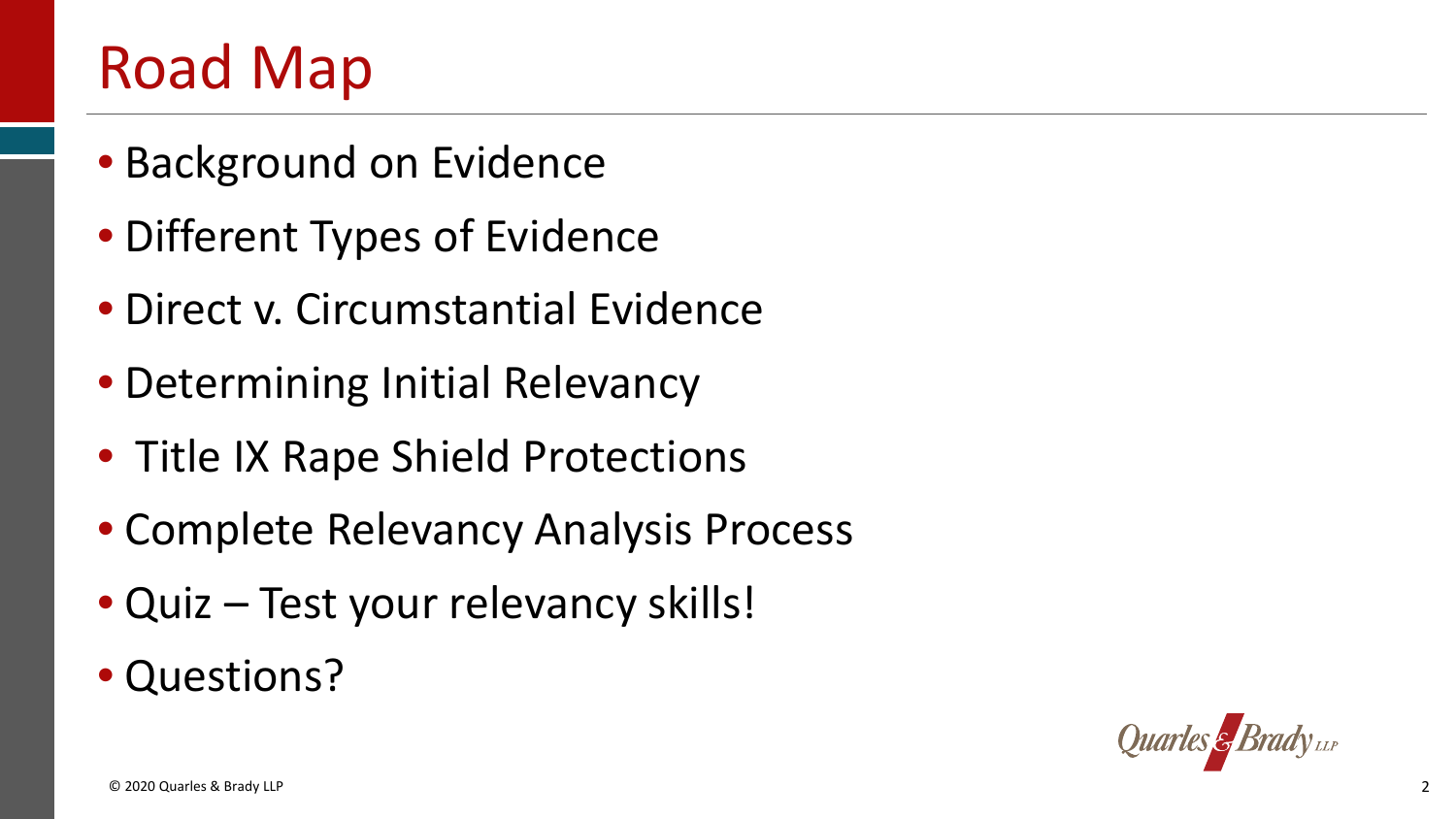- •Every Title IX investigation involves the collection and review of "evidence" from the Complainant, Respondent, and often times other witnesses.
- •**Evidence**: The facts available to the Title IX investigator.

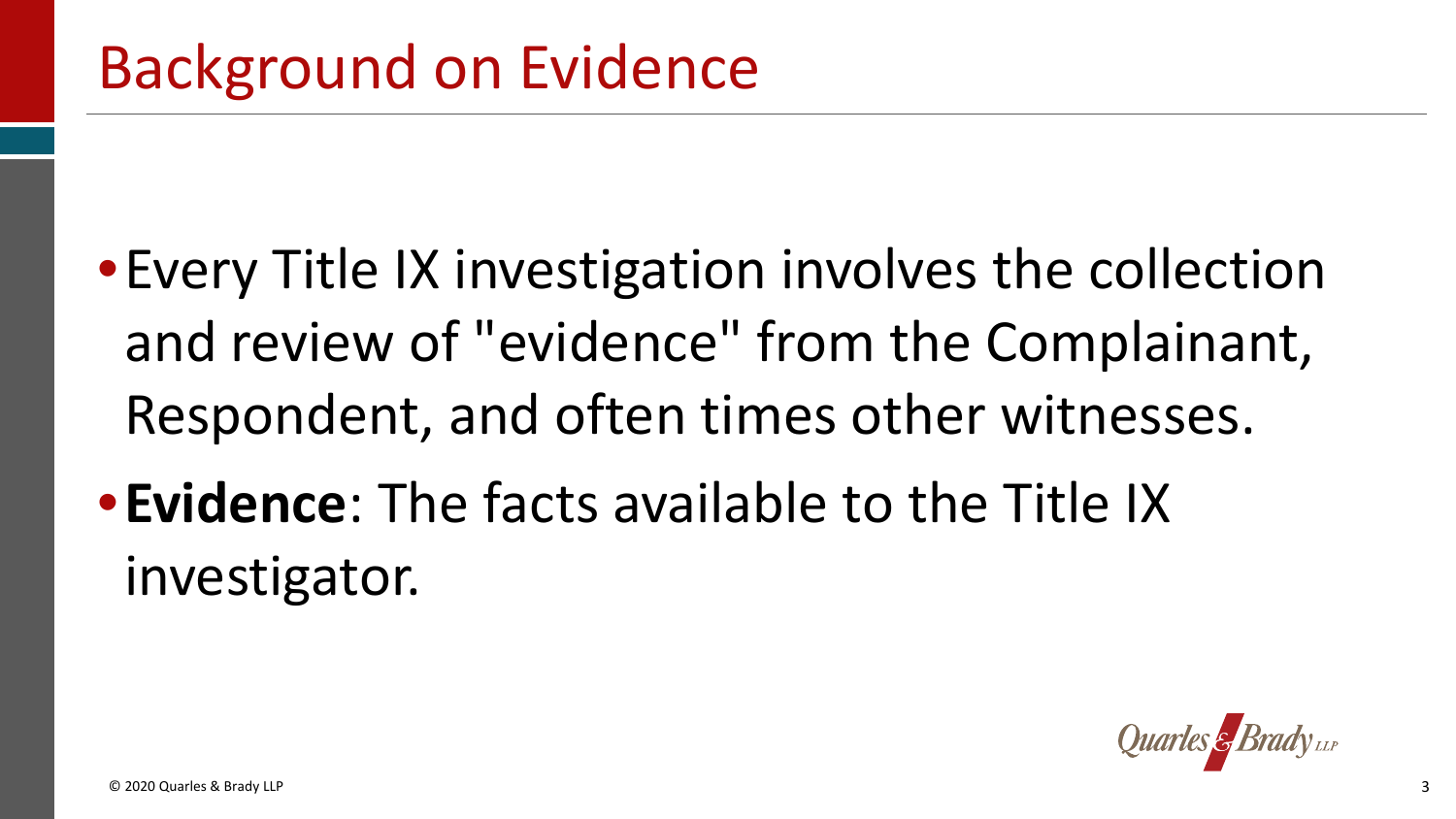## Background on Evidence

- **Examples of Potential Evidence In Title IX Complaint Process:** 
	- Text messages between a Complainant and Respondent
	- • Witness testimony from a classmate who observed a reported incident
	- Pictures of physical injuries from a Complainant
	- Attendance records indicating a Respondent was not in a particular location at the time of a reported incident
	- Testimony from a Complainant or Respondent

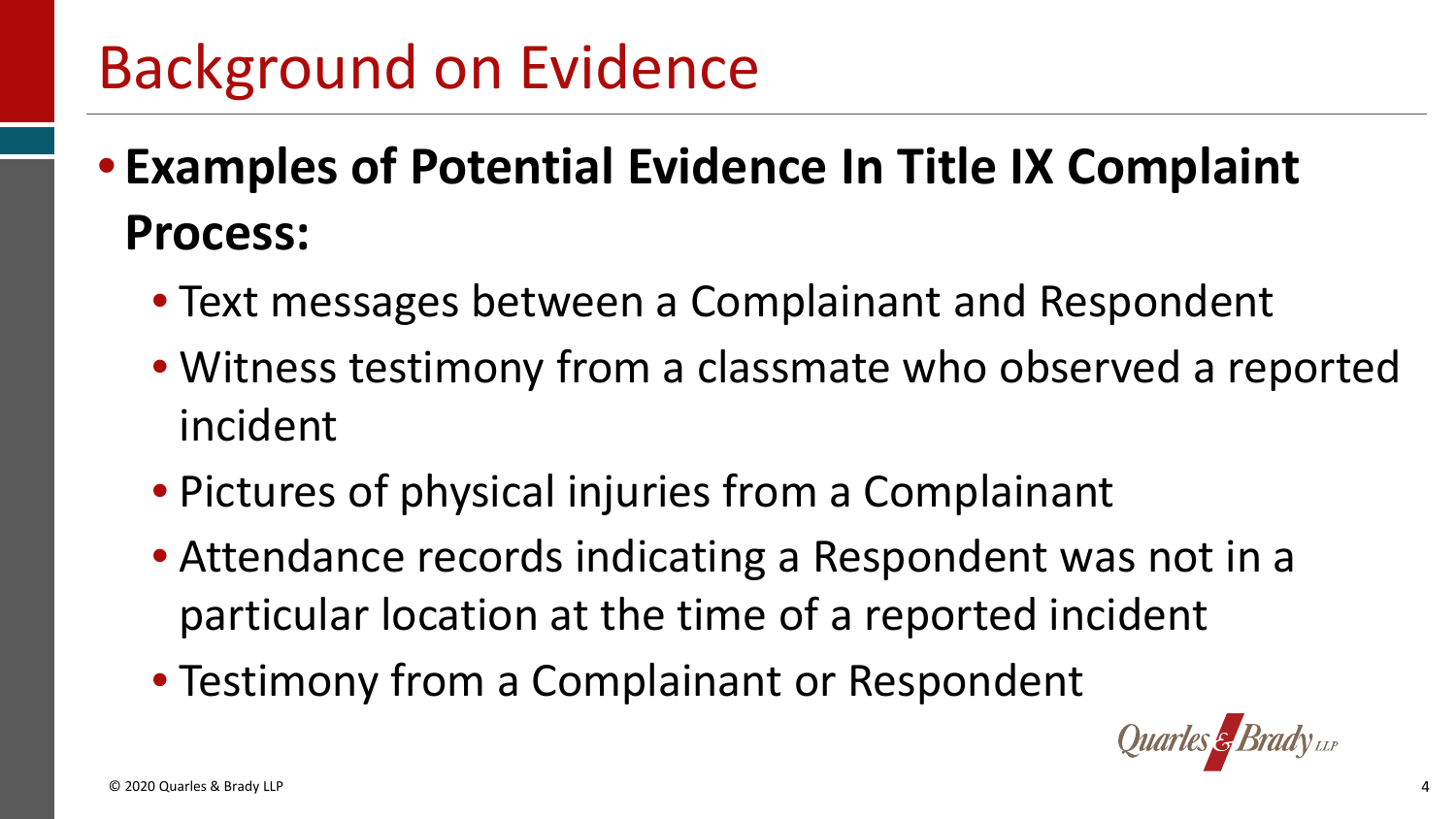- • There are various "types" of evidence that may be brought forth through the Title IX complaint process. The types of evidence may include:
	- Physical Evidence
	- Documentary Evidence
	- Demonstrative Evidence
	- Verbal Evidence

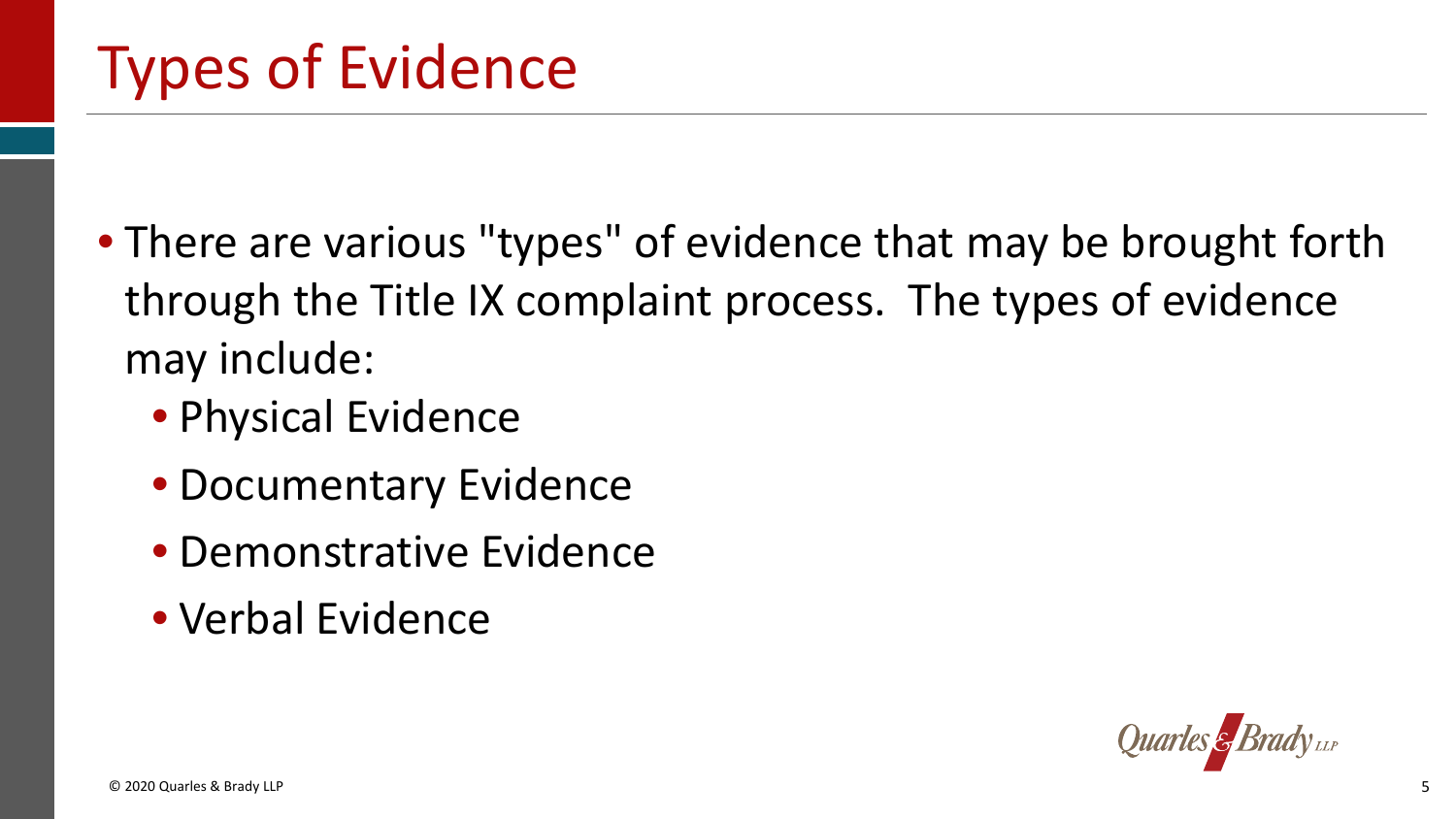# Types of Evidence: Physical Evidence

- **Physical Evidence:** Objects or things used to prove an incident occurred.
- **Examples of Potential Physical Evidence in Title IX Sex Harassment Complaint Process:** 
	- Emails
	- Snapchat screenshots
	- Photos of bruises, injuries

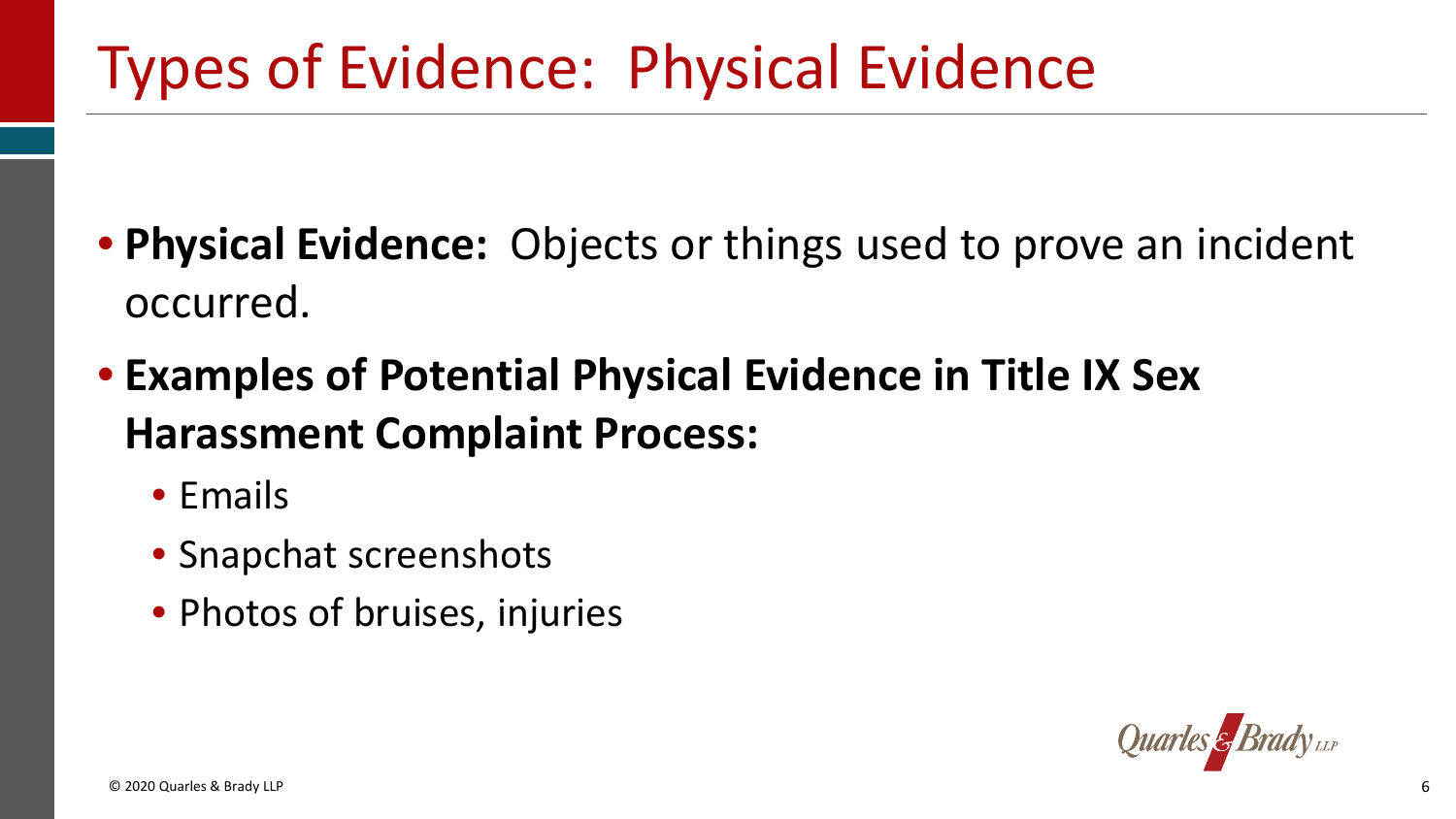# Types of Evidence: Documentary Evidence

- • **Documentary Evidence**: Any evidence that is written down, on paper or electronically.
- **Examples of Potential Documentary Evidence In Title IX Sex Harassment Complaint Process:** 
	- E-mails
	- Text Messages
	- Class records
	- Medical records
	- Police reports

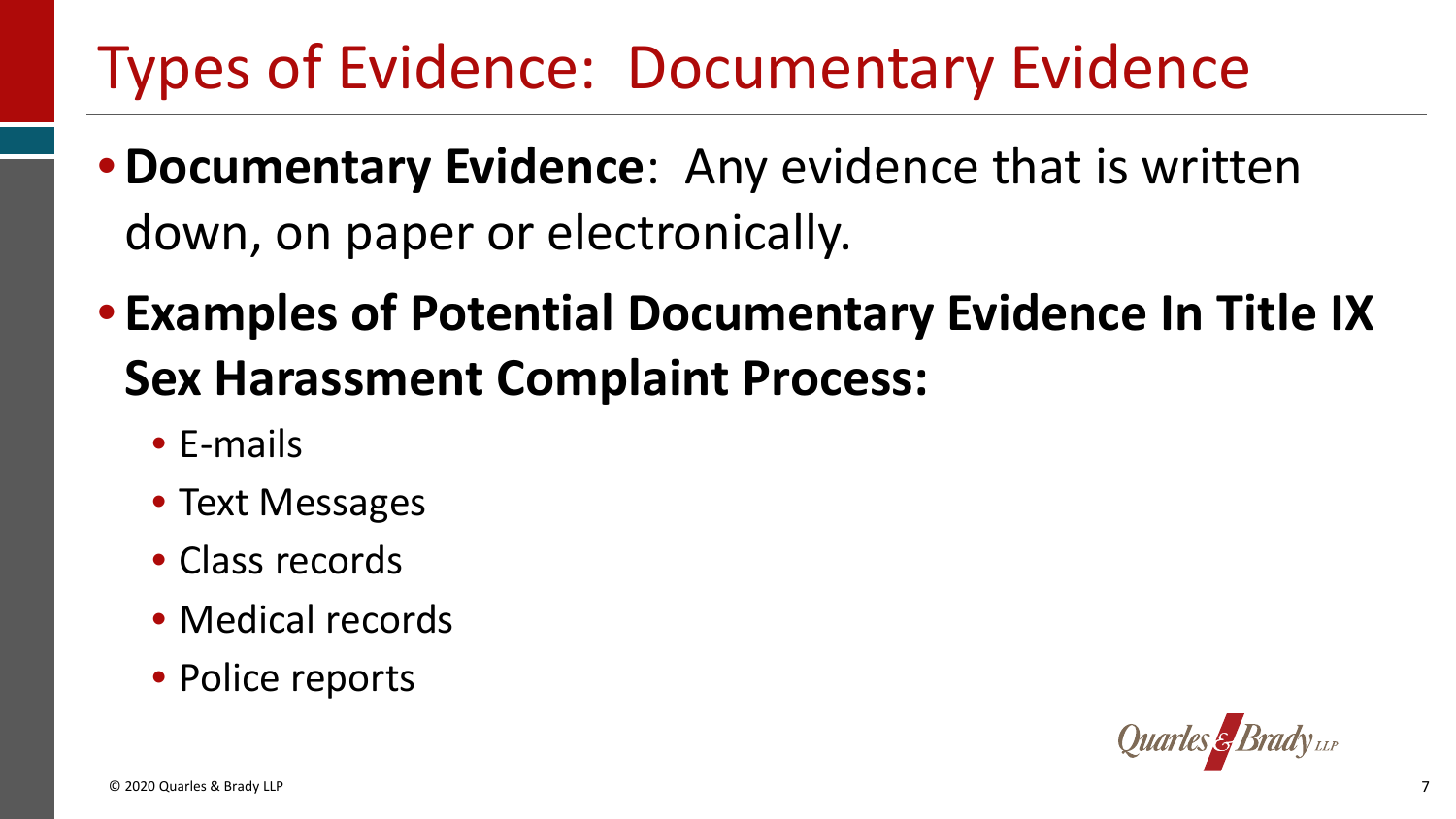## Types of Evidence: Demonstrative Evidence

- **Demonstrative Evidence:** Evidence that represents or preserves a piece of physical evidence
- **Examples of Potential Demonstrative Evidence in Title IX Sex Harassment Complaint Process:** 
	- Photos of injuries
	- Security footage of an incident
	- Drawing of a Respondent

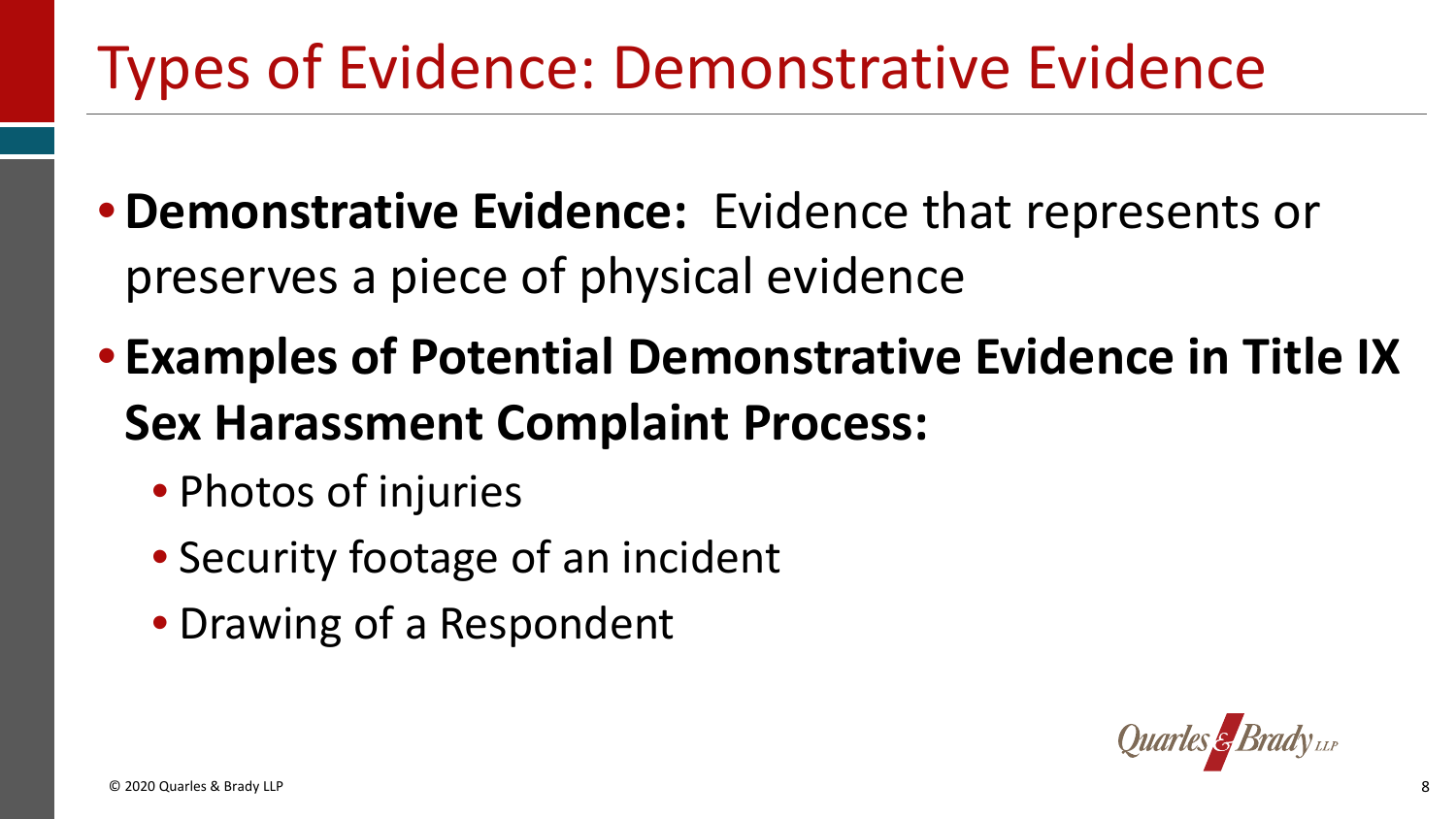## Types of Evidence: Verbal Evidence

- **Verbal Evidence:** Oral report of memories of a witness' experiences or observations related to the time and place of the incident under investigation - a story.
- **Examples of Potential Verbal Evidence In Title IX Sex Harassment Complaint Process:** 
	- Complainant Verbal Report
	- Respondent Verbal Report
	- Classmate Verbal Report
	- Professor/Other College Employee Verbal Report

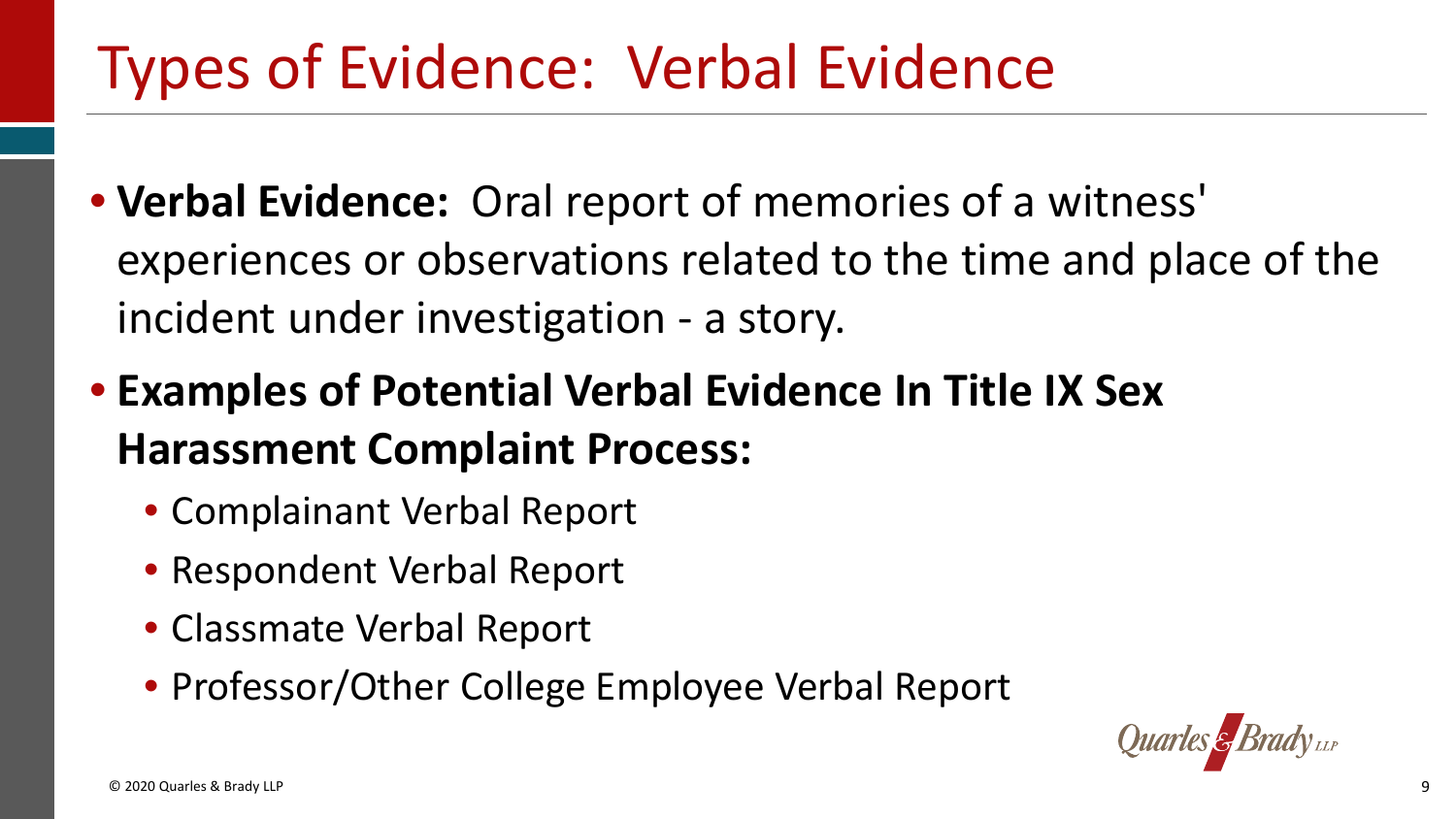#### Types of Evidence: Verbal Evidence

- A type of verbal evidence is **"hearsay evidence"**
- **Hearsay Evidence:** The report of another person's words by a witness.
- **Example of Potential Hearsay Evidence Title IX Sex Harassment Complaint Process:** 
	- • A classmate's testimony of what a Complainant said to him about an incident with the Respondent

 **Hearsay is not excluded in this context.** 

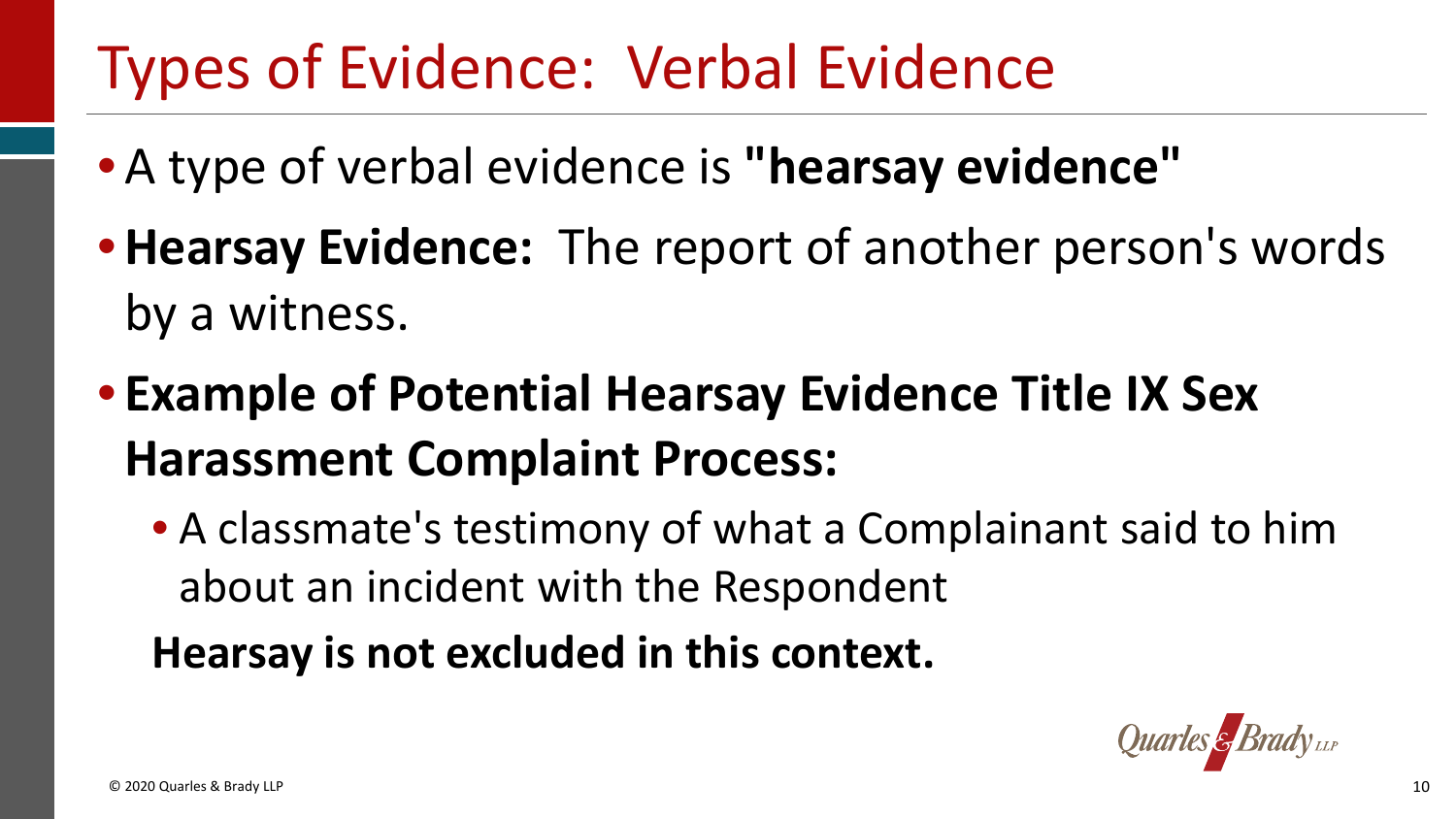#### Types of Evidence: Verbal Evidence

- • Relevant hearsay evidence may be gathered and included in a Title IX complaint investigation report.
- • The Department of Education has different rules regarding the admissibility/use of hearsay evidence in *a hearing and considered if witness does not subject him or herself to cross examination during the Title IX hearing)*, which we will cover in greater detail during our training on the *final determination (including when it cannot be*  hearing process.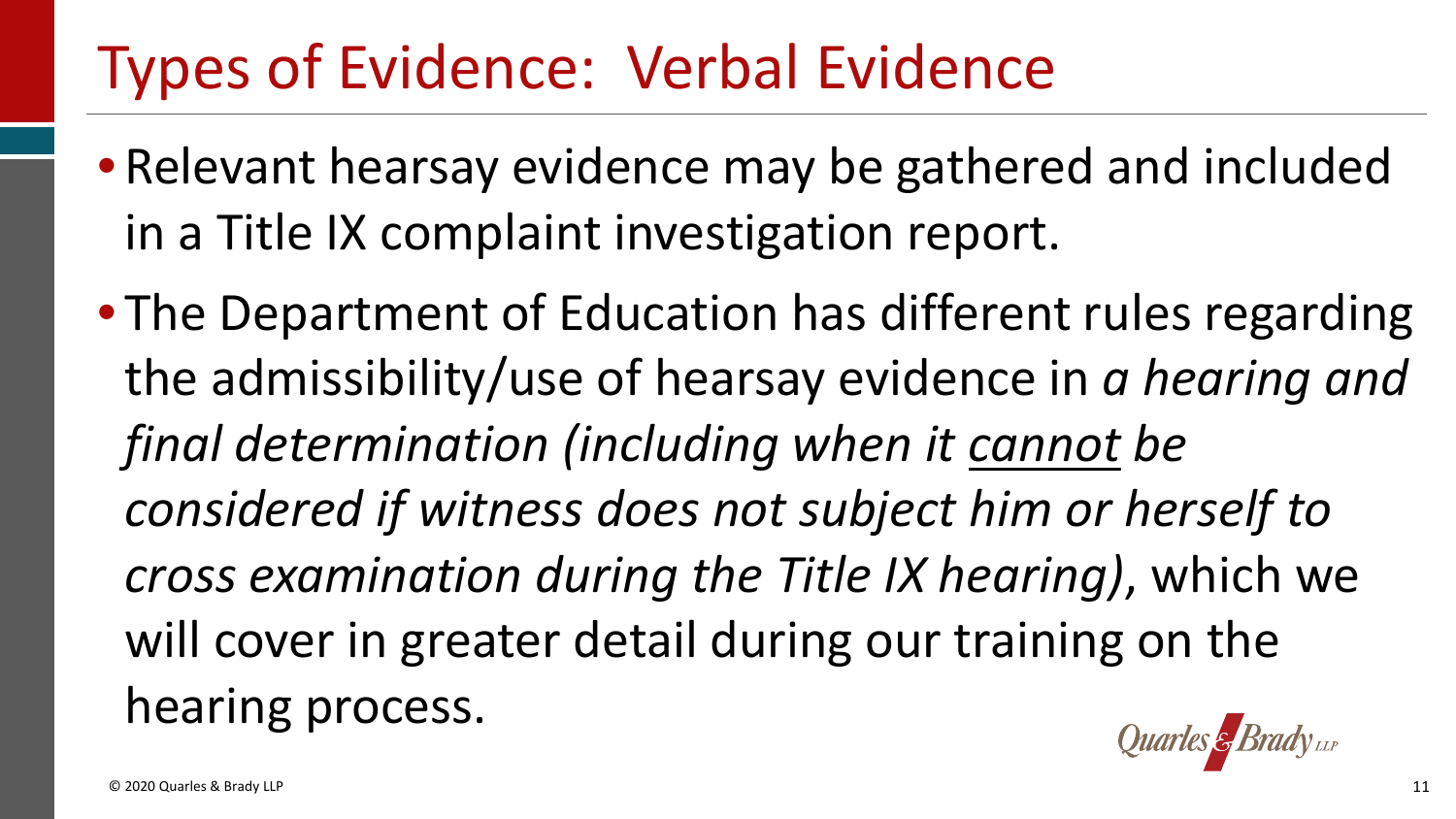#### Direct v. Circumstantial Evidence

- **Evidence in a Title IX Sex Harassment investigation can be "direct" or "circumstantial"**
- • **Direct Evidence:** Doesn't require drawing a conclusion/inference to show that something happened.
	- *"I was in the bedroom and saw Nolan push Kelly into the corner and kiss Kelly. I heard Kelly say, "Stop," but Nolan just laughed. Then I saw Kelly smack Nolan and run out of the room crying."*
	- • What the witness reports personally seeing and hearing is direct evidence that Nolan assaulted Kelly and was met with Kelly's self-defense.
- **Circumstantial Evidence:** Requires drawing a conclusion/inference based the circumstances to show something happened.
	- *"I was in the living room when I saw Nolan and Kelly go in the bedroom. A few minutes later, Kelly ran out of the bedroom crying. Then Nolan came out with a big red mark on their cheek."*
	- • The witness didn't see/hear what happened in the bedroom, but we could conclude/infer from what the witness saw/heard in the living room that Nolan assaulted Kelly in the bedroom, and was struck in self defense.

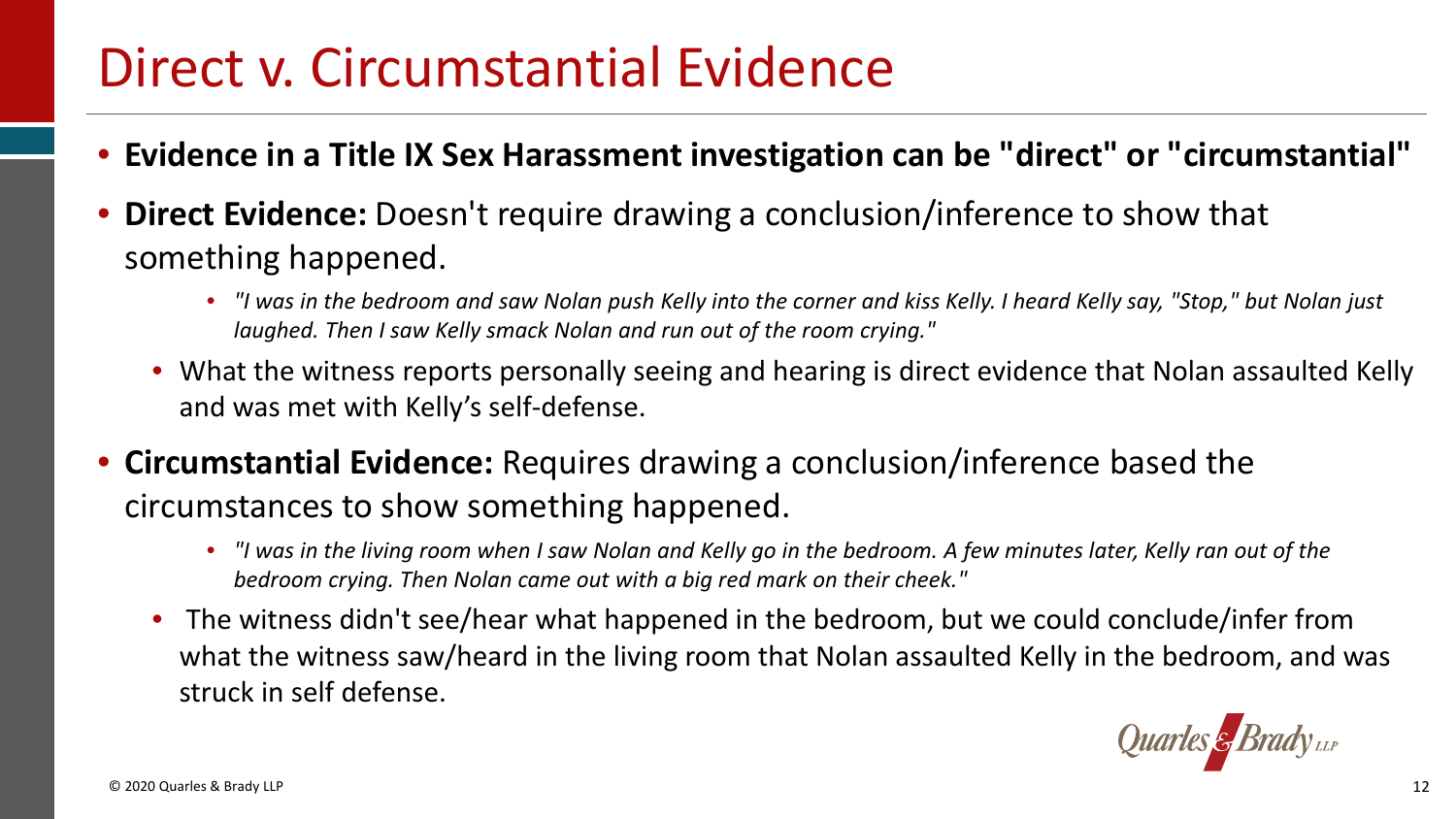- • While there are many types of evidence that may be presented during the course of Title IX sex harassment investigation, only *relevant evidence* should be considered when issuing a determination regarding a Title IX complaint.
- **Relevant Evidence:** Facts that *potentially* describe or explain an event or incident under investigation.
- **Irrelevant Evidence:** Facts that do not have the potential to describe or explain an incident under investigation.

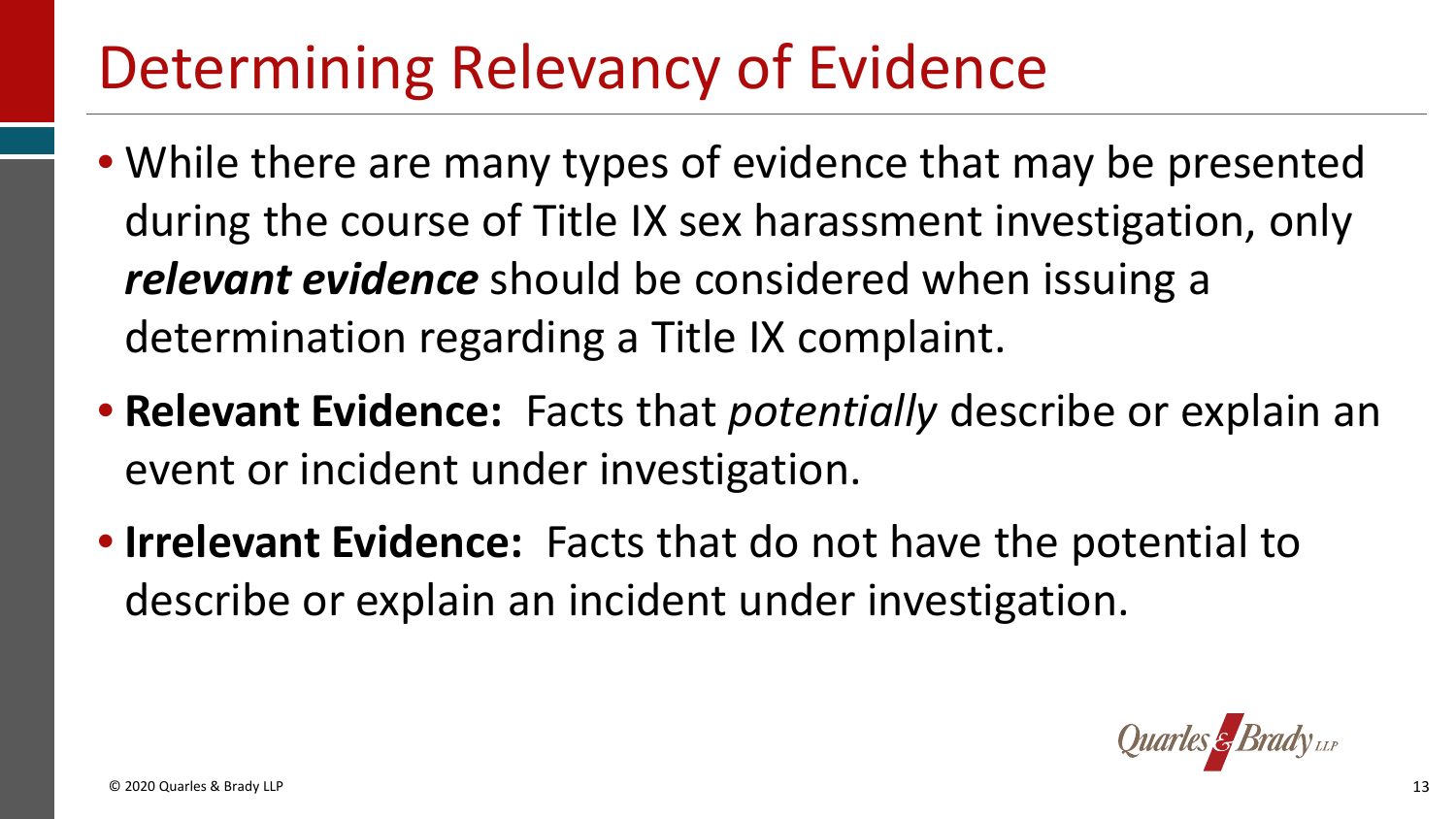- **Initial steps for determining relevancy of evidence in Title IX Sex Harassment Complaint Process** 
	- **Step 1:** Review the evidence being offered
	- **Step 2:** Consider the allegations of the Title IX sex harassment complaint
	- **Step 3: Ask yourself whether the evidence being**  offered has the potential to prove/explain or disprove an incident under investigation

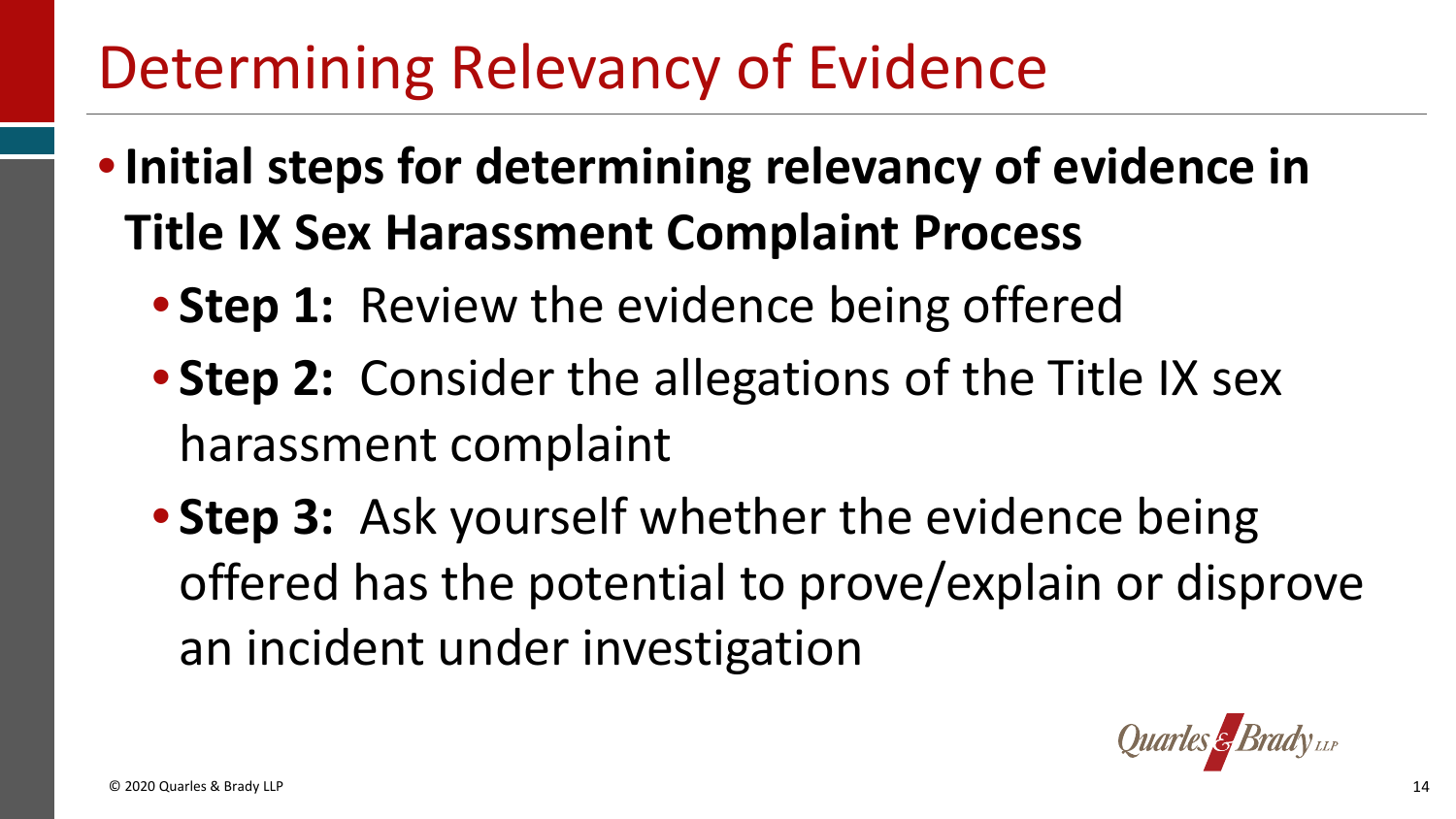• **Scenario A:** A Complainant has reported that a classmate has sent them unwanted sexually explicit e-mails and text messages despite requests from the Complainant that the Respondent stop. The Complainant presents evidence of the text messages and e-mails as part of his Title IX complaint.

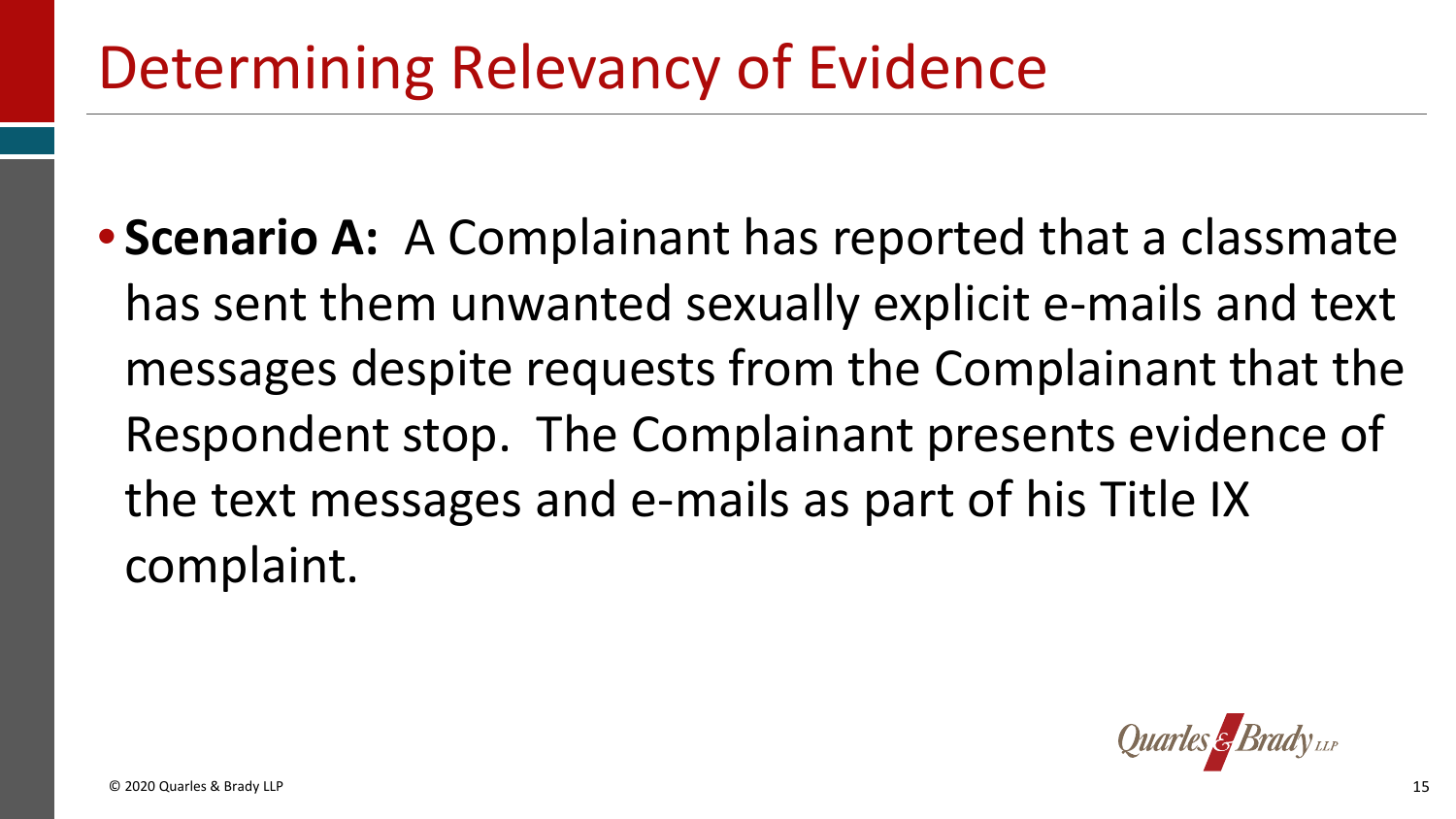- **Initial Relevancy Analysis of Scenario A**
- • **Step 1 (review the evidence):** E-mails and text messages between the Respondent to the Complainant.
- Complainant reported that the Respondent was sending unwanted sexually explicit e-mails and text messages. • **Step 2 (consider the Title IX complaint)**: The

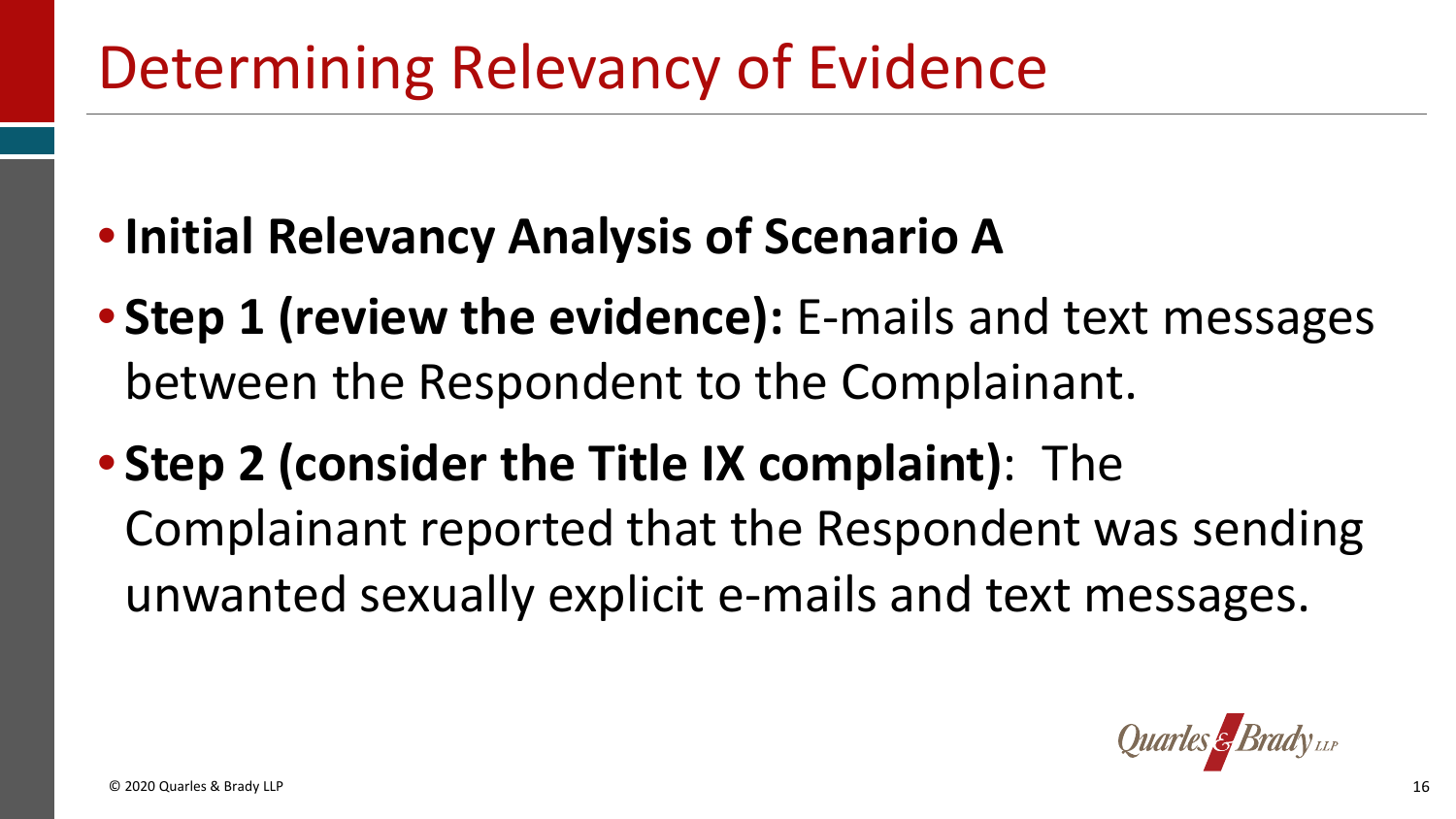- **Initial Relevancy Analysis of Scenario A continued.**
- **proves/disproves an incident of the Title IX Complaint):**  Yes – the emails and text messages (which are documentary evidence) could either prove or disprove that the Respondent was sending sexually explicit communications to the Complainant, which are the key • **Step 3 (assess whether evidence potentially**  allegations of the complaint.

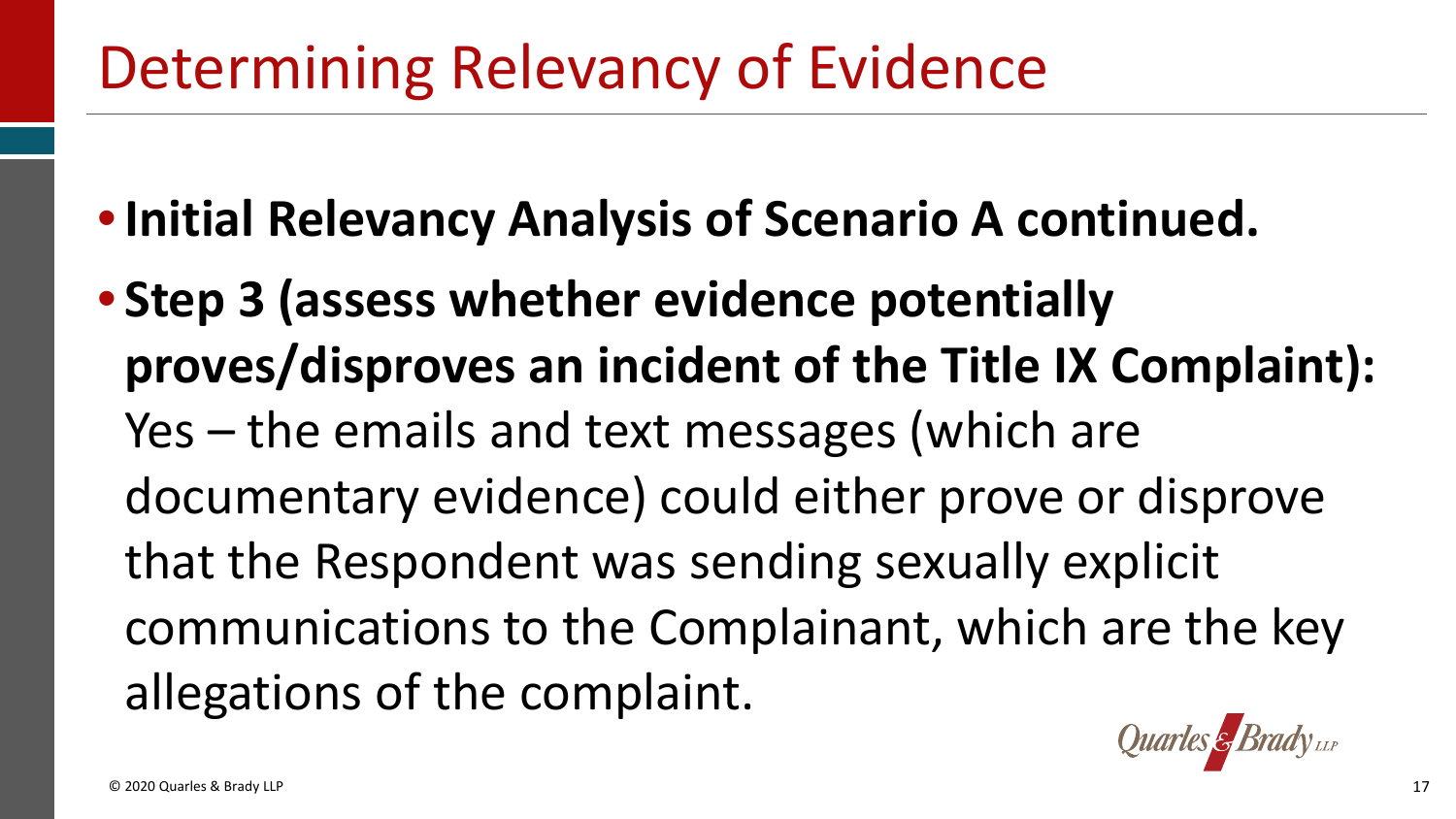- • **Scenario B:** A Complainant has reported that a teaching assistant in one of her courses said that the teaching assistant offered an "A" in the course in exchange for the Complainant providing sexual favors throughout the semester.
- • In support of the complaint, the Complainant has submitted racially insensitive social media posts that the Respondent has shared on various Complainant but Complainant claims the posts show the Respondent has racist viewpoints and is the "the type" that would engage in the behavior reported in the Title IX complaint. social media accounts. The posts do not mention/relate to the

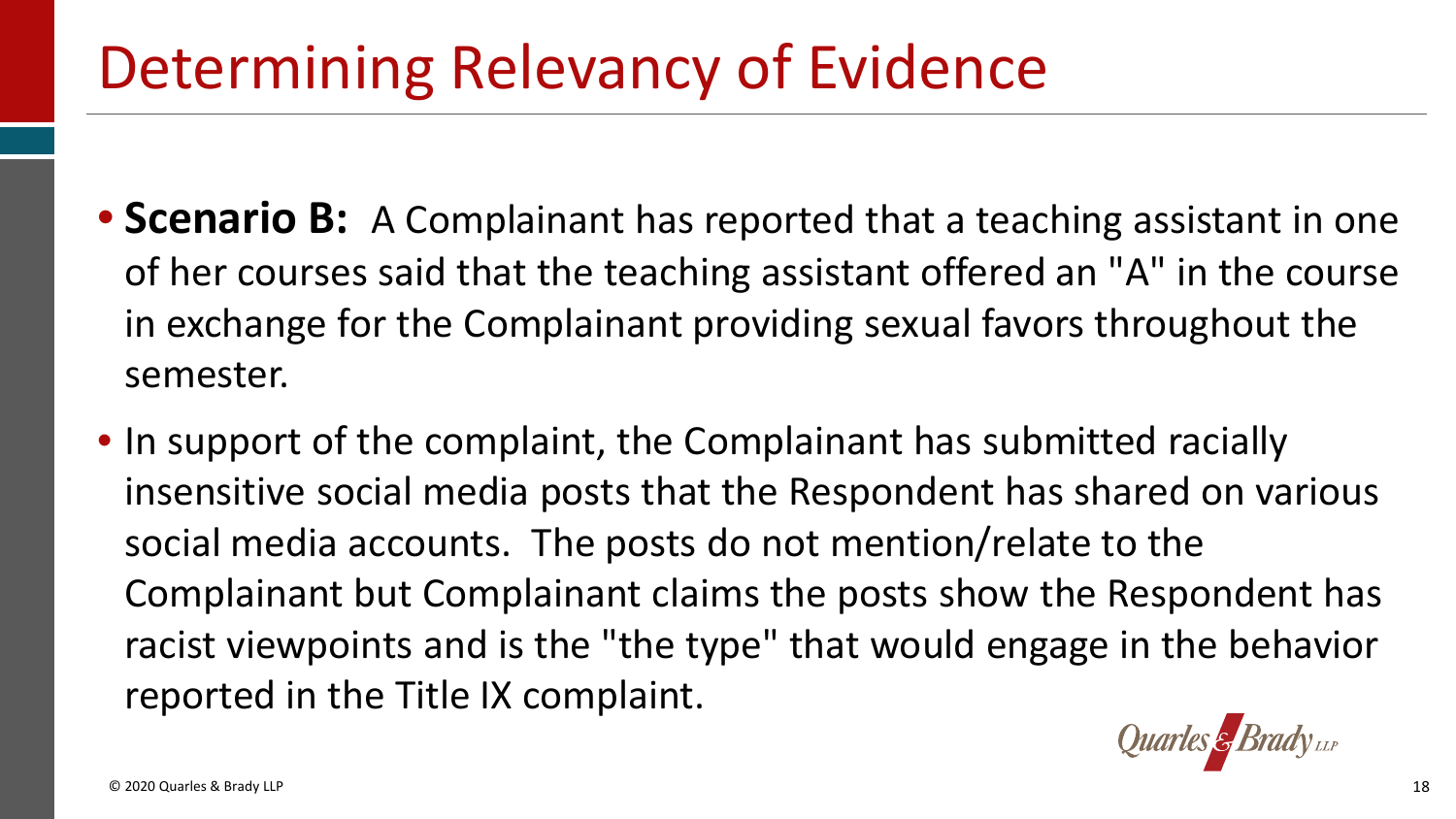- **Initial Relevancy Analysis of Scenario B**
- media posts purportedly shared by the Respondent. • **Step 1 (review the evidence):** Racially insensitive social
- Complainant reported that the Respondent offered an "A" • **Step 2 (consider the Title IX complaint):** The in a course in exchange for sexual favors.

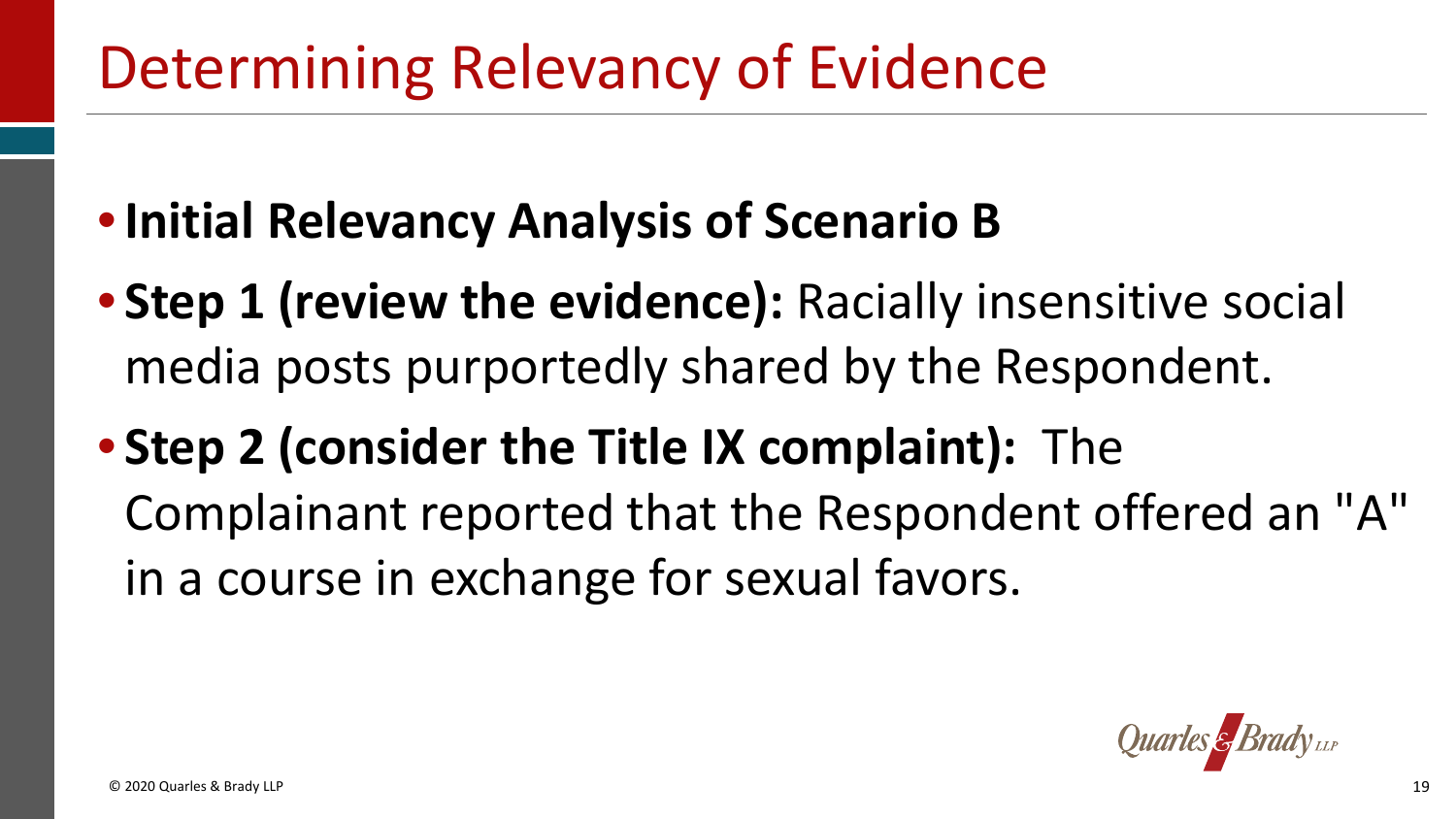- **Initial Relevancy Analysis of Scenario B continued.**
- **Step 3 (assess whether the evidence potentially proves/disproves an incident of the Title IX complaint):** No – the social media posts have no bearing on the allegations of the complaint and would not prove (or disprove) whether the TA offered the Complainant an "A" in exchange for sexual favors throughout the semester.
- • That the TA may have shared racially insensitive material in the past does not make it more (or less likely) that the individual would have engaged in sexually harassing behavior.
- • The posts should therefore not be considered as part of the determination of the Title IX sexual harassment complaint.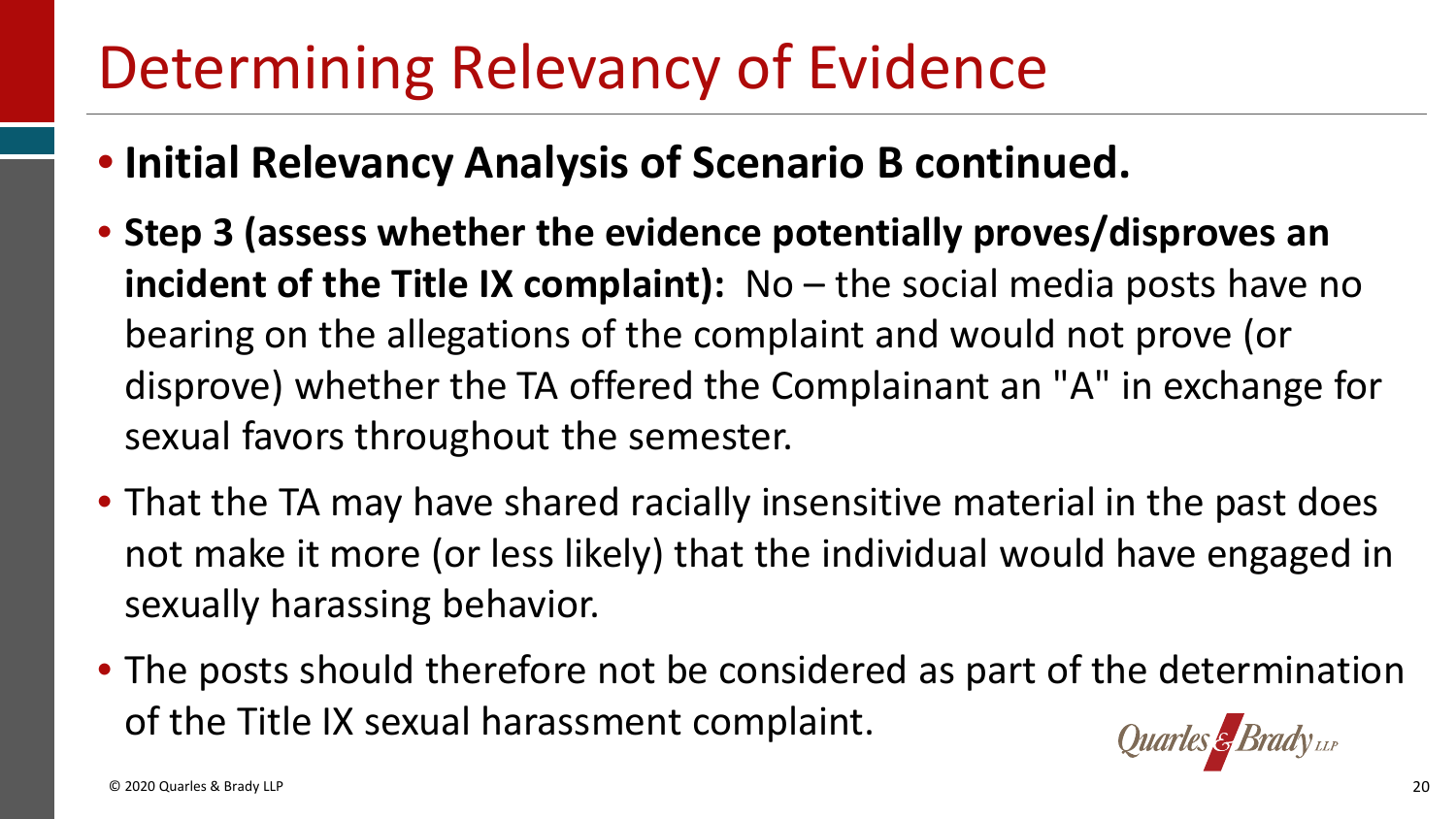# •Every relevance analysis in a Title IX Sex Harassment investigation *must* also include a consideration of Title IX's rape shield protections.

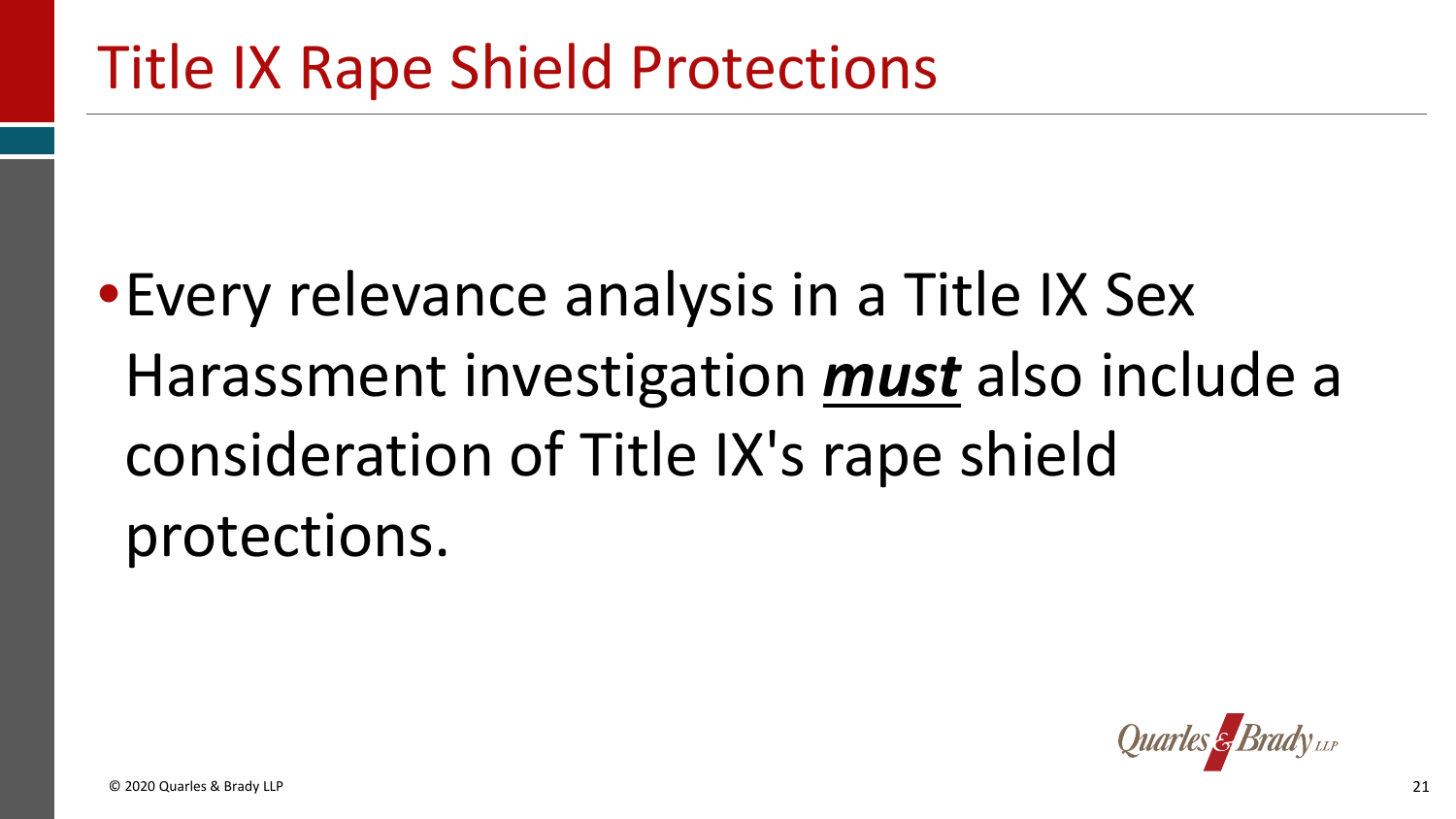•Title IX's rape shield protections provide that **presumptively not relevant**, unless they are offered questions and/or evidence about the Complainant's sexual predisposition or prior sexual behavior **are**  under two limited exceptions.

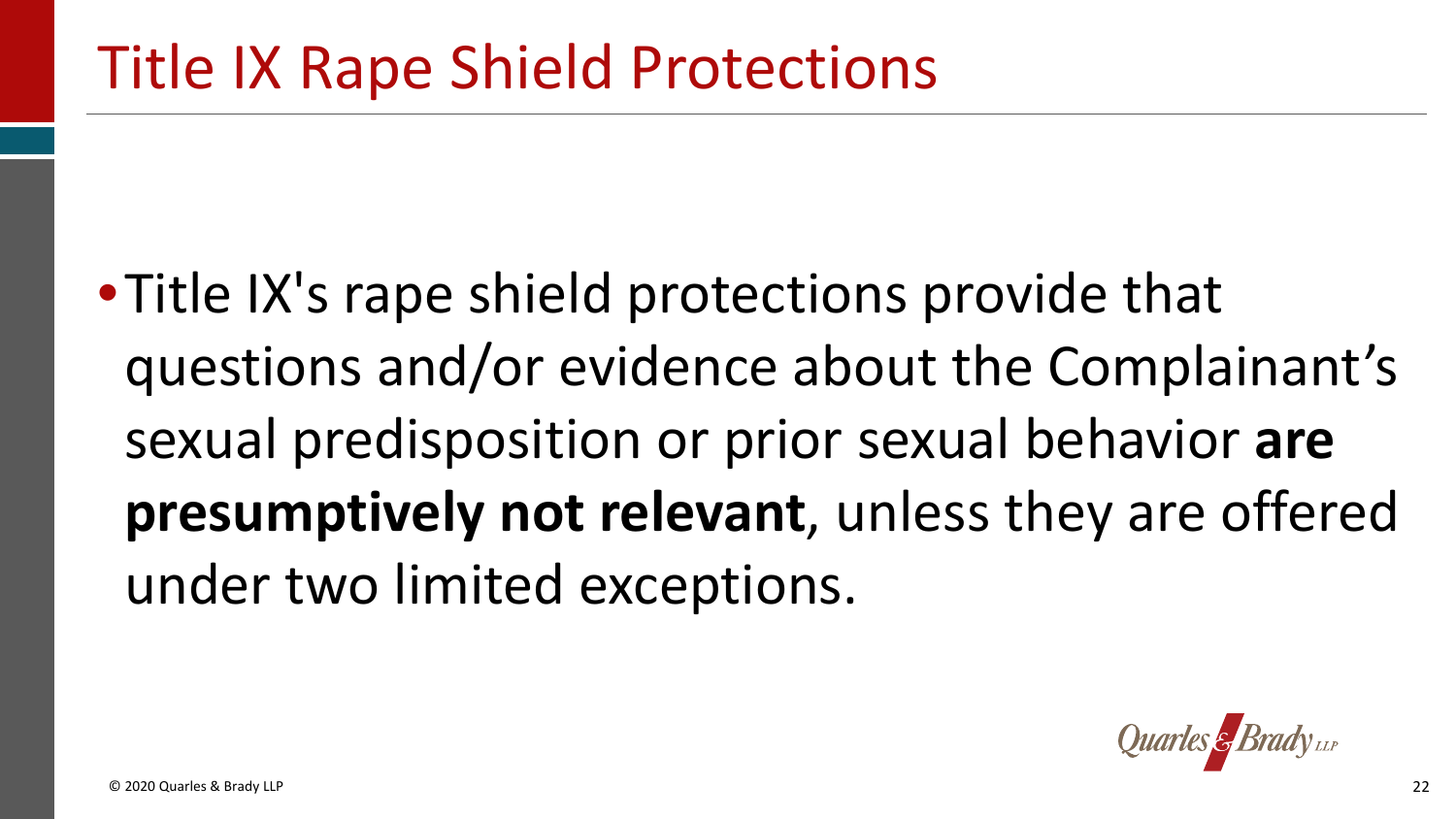- **Rape Shield Exceptions:** Evidence/questions regarding a behavior may be deemed relevant only if: Complainant's sexual predisposition or prior sexual
	- 1. The questions and evidence are offered to prove that someone other than the Respondent committed the conduct alleged by the Complainant; or
	- 2. The questions and evidence relate to specific incidents of the *Respondent* and are offered to prove consent. Complainant's prior sexual behavior *with respect to the*

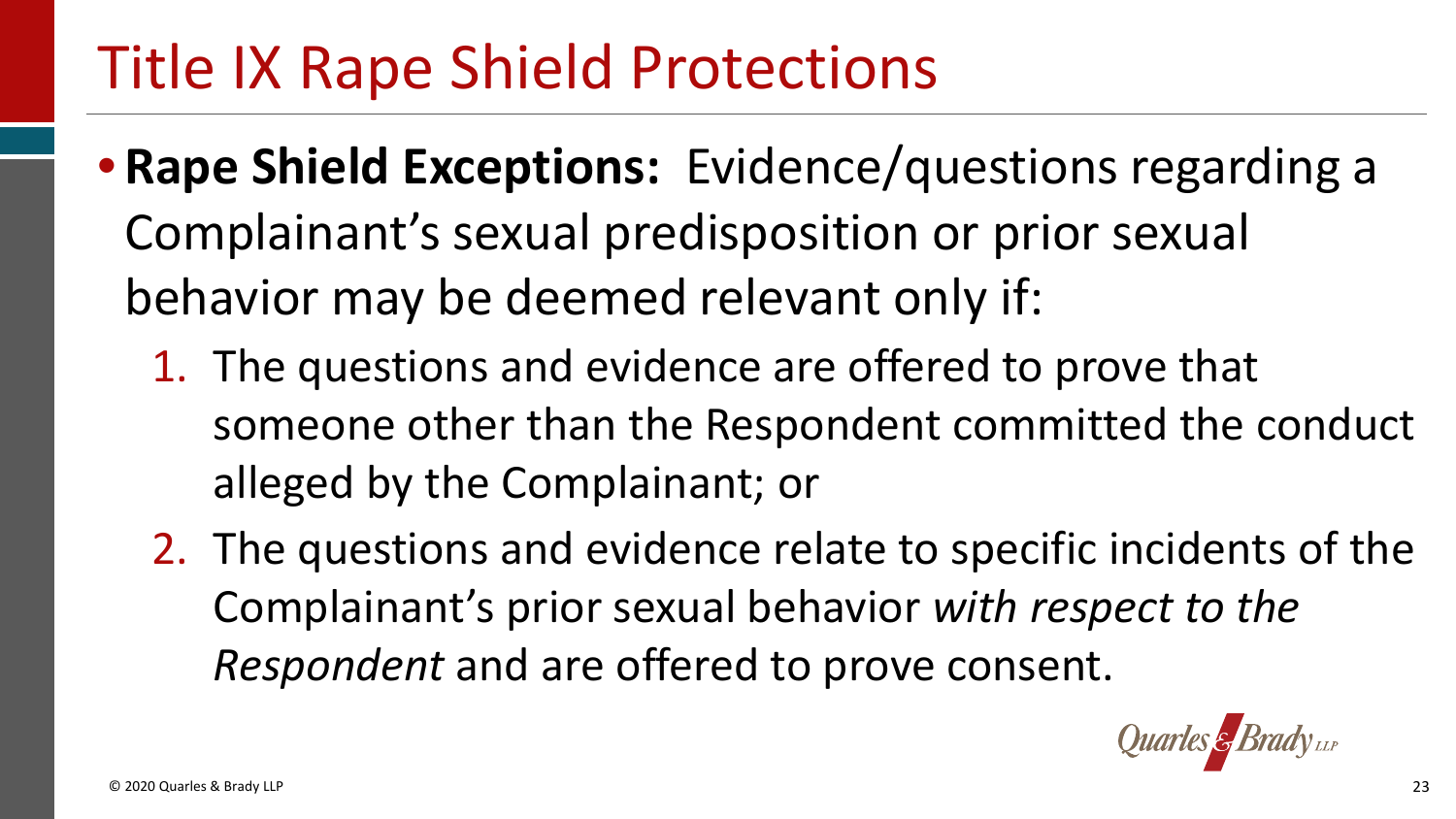• **Scenario C:** A Complainant reported a sexual assaulted by a classmate at an on-campus event. As part of the investigation process, the Respondent has submitted that the Complainant regularly "sleeps around" and has a reputation for being "easy" in support of the witness statements from other class members who claim Respondent's defense that their encounter was consensual.

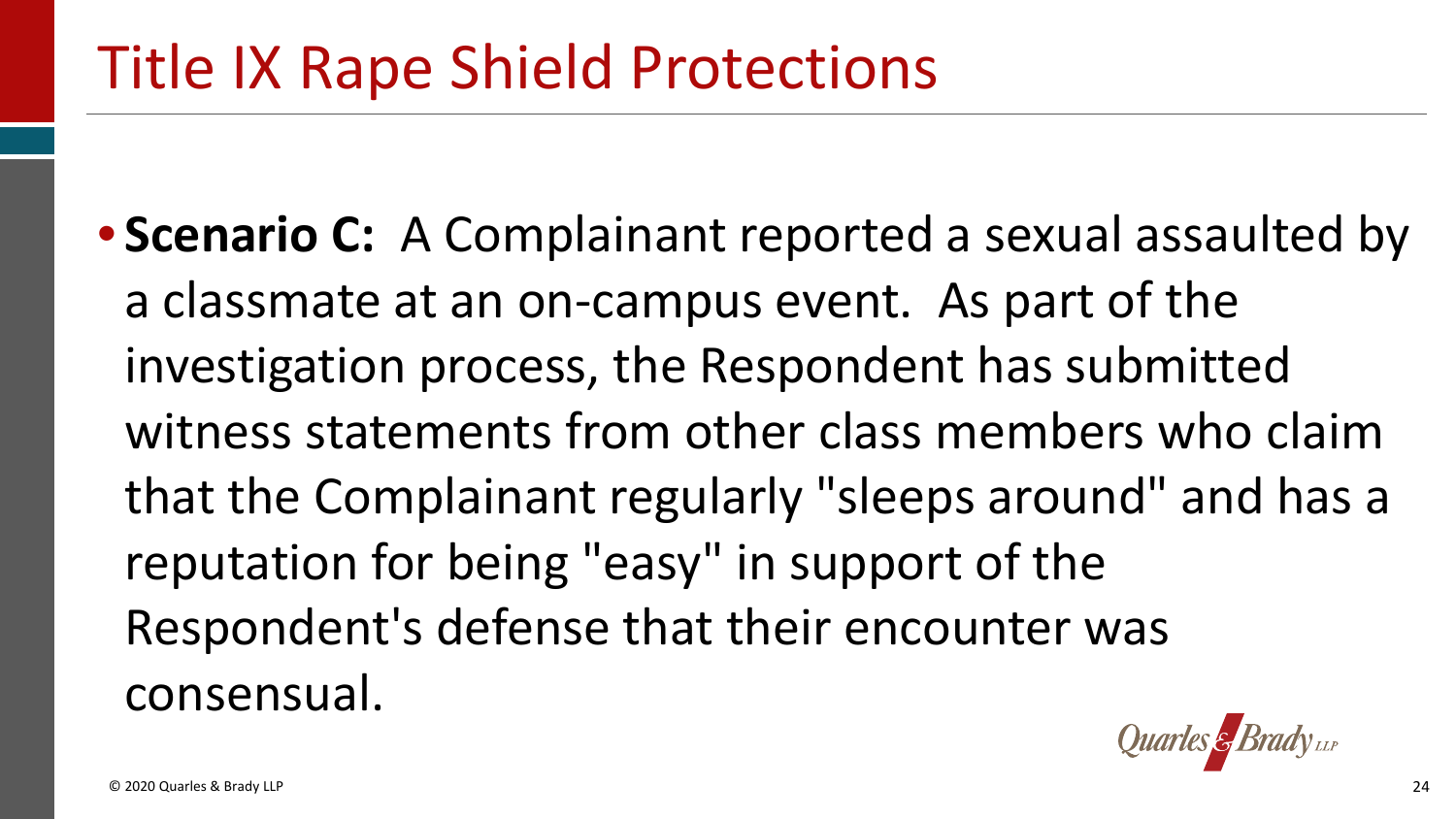- **Rape Shield Analysis of Scenario C:** Title IX's rape shield protections bar the investigator from considering witnesses' statements regarding claims that Complainant "sleeps around" and is "easy."
- sexual predisposition/prior sexual behavior generally and are not being in the purported conduct or (2) a prior sexual relationship between the Complainant and the Respondent existed. • This is because the witnesses' statements relate to the Complainant's utilized to prove either that: (1) someone other than Respondent engaged

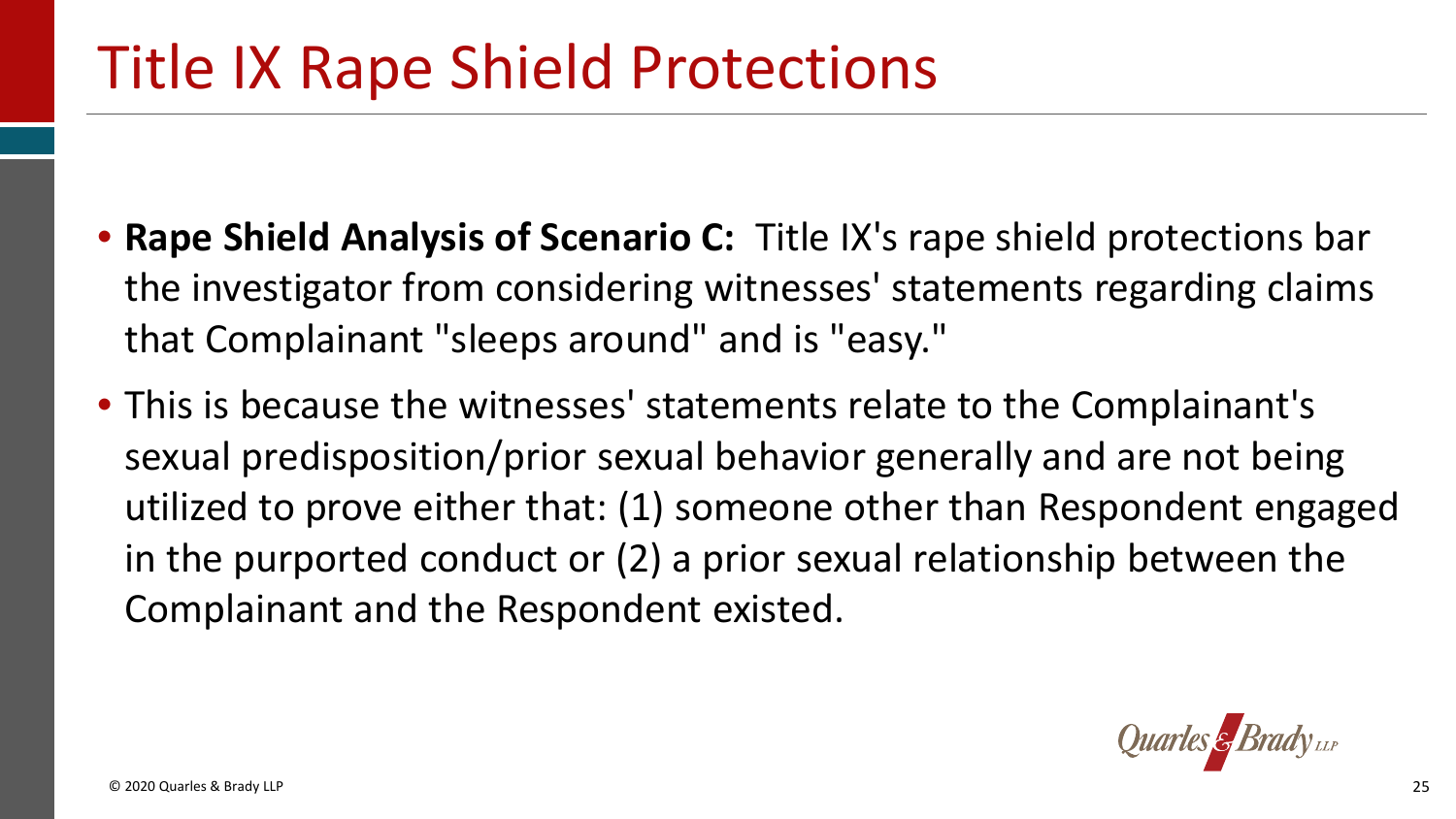- **Scenario D:** A Complainant reported that a teammate sexually assaulted him while they were staying in a hotel at a weekend tournament.
- • In response to the charge, the Respondent has presented text messages and testimony suggesting a consensual sexual relationship existed between the Respondent and the Complainant.

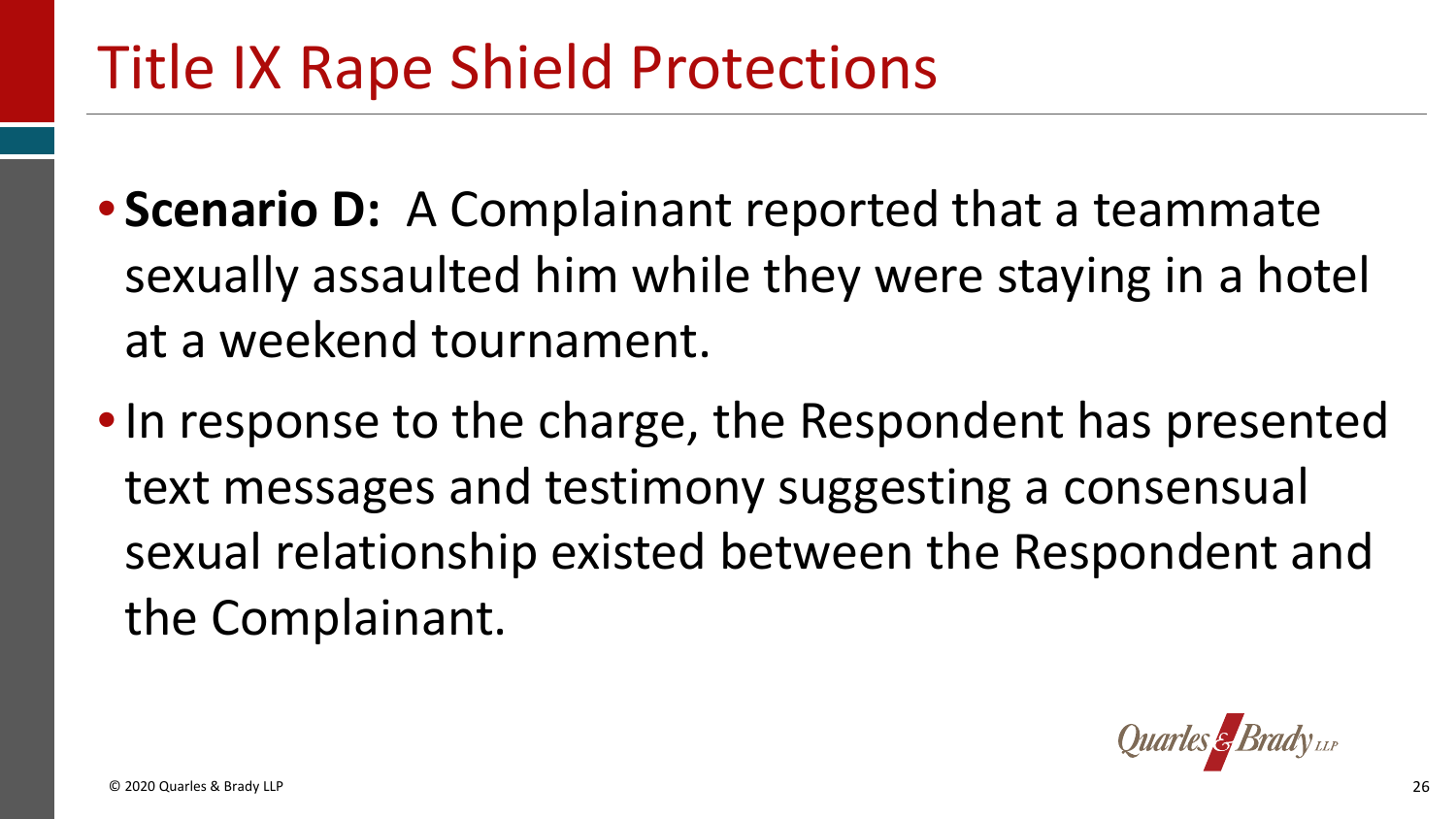*not* be barred by Title IX's rape shield protections, as it relates to a prior sexual relationship between the Complainant and Respondent and is being offered by the Respondent to prove that the incident in question was • **Rape Shield Analysis of Scenario D:** This evidence *would*  consensual.

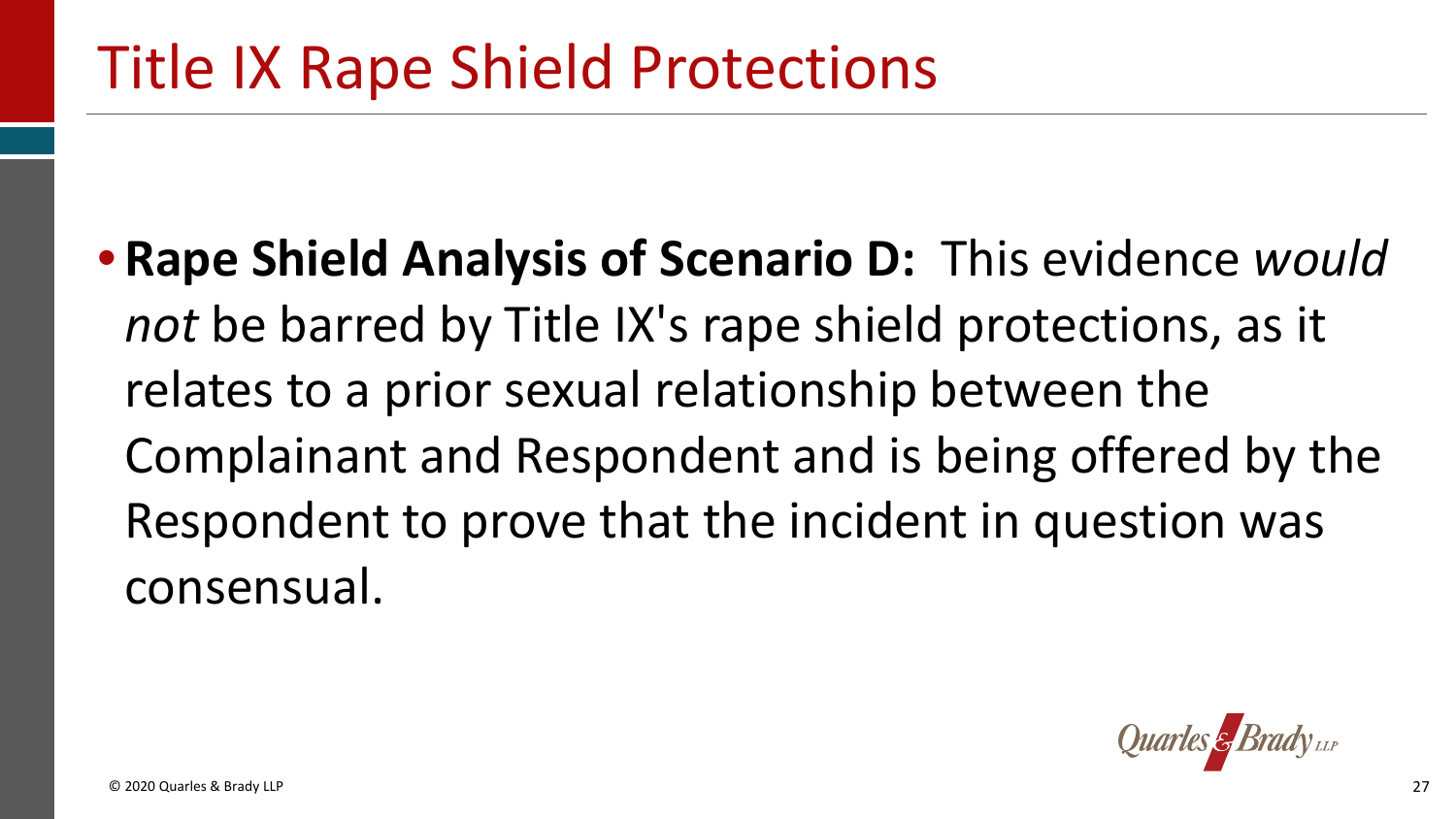- **Step 1:** Review the evidence being offered
- **Step 2:** Consider the allegations of the Title IX complaint
- **Step 3:** Ask yourself whether the evidence being offered has the potential to prove/explain or disprove an incident under investigation
- **Step 4:** Consider whether evidence falls into rape shield protections or rape shield exceptions

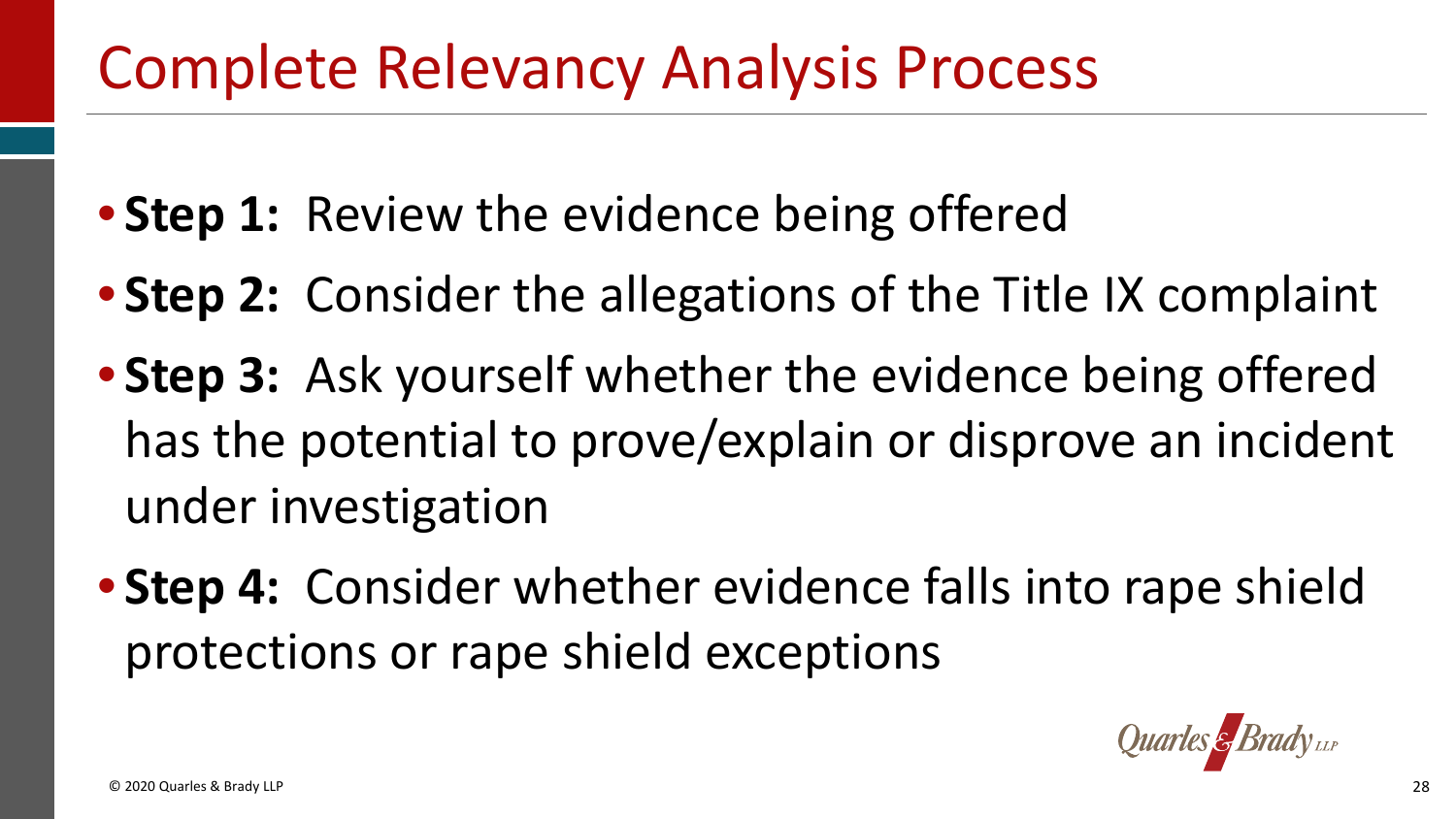- • **Scenario E:** A Complainant reports that a coach has throughout the team's season. engaged in making sexually harassing comments
- • In support of the claim, the Complainant presents witness testimony from two other teammates who state they "baby," "cutie," and "hottie" during practices throughout heard the coach call players, including the Complainant, the season.

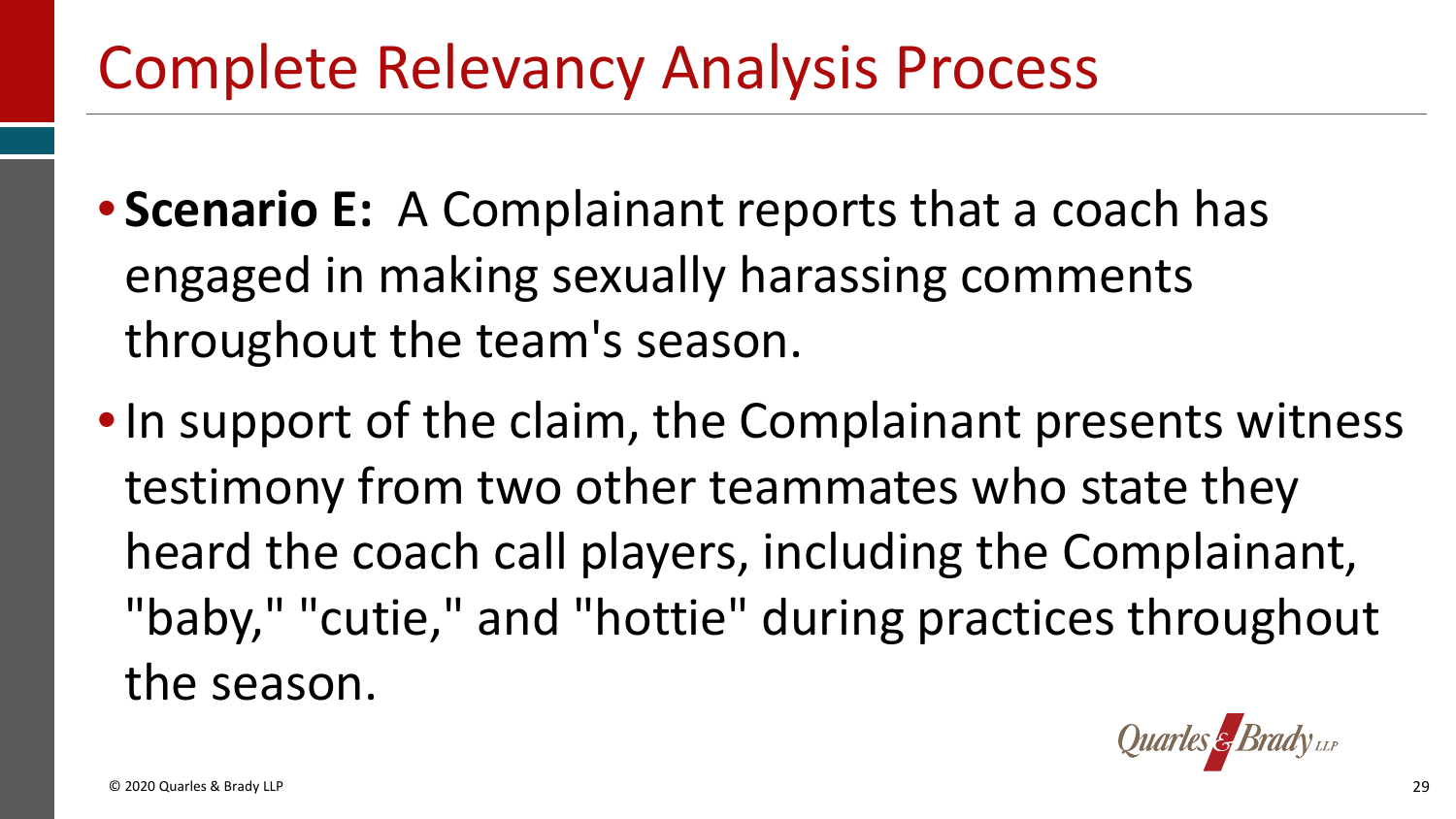- from teammates regarding what they heard the coach say to players, including the complaint, during practices (note: this is hearsay evidence) • **Step 1 (review the evidence being offered)**: Testimony
- **complaint)**: Complainant reported that coach repeatedly • **Step 2 (consider the allegations of the Title IX**  made sexually harassing comments to him throughout their season.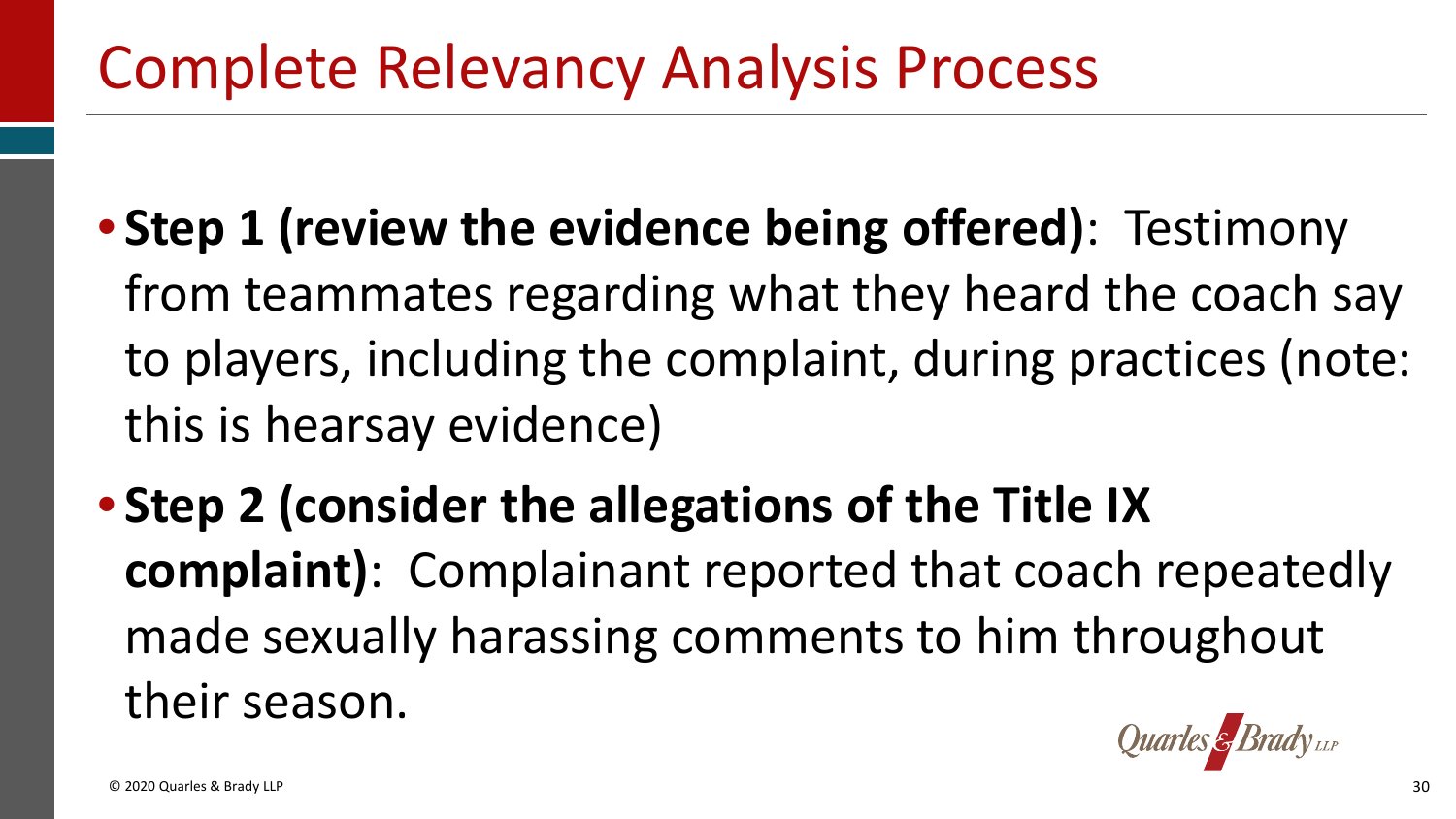- **or disprove an incident under investigation):** Testimony by and "hottie") has the potential to prove that coach made throughout the season and is therefore relevant to the • **Step 3 (does the evidence have the potential to prove/explain**  players (that the coach called players names as such as "baby" harassing comments to the Complainant (and other players) investigation.
- **Step 4 (consider rape shield protections):** Complainant's sexual protections are therefore not implicated. history not involved in this witness testimony- rape shield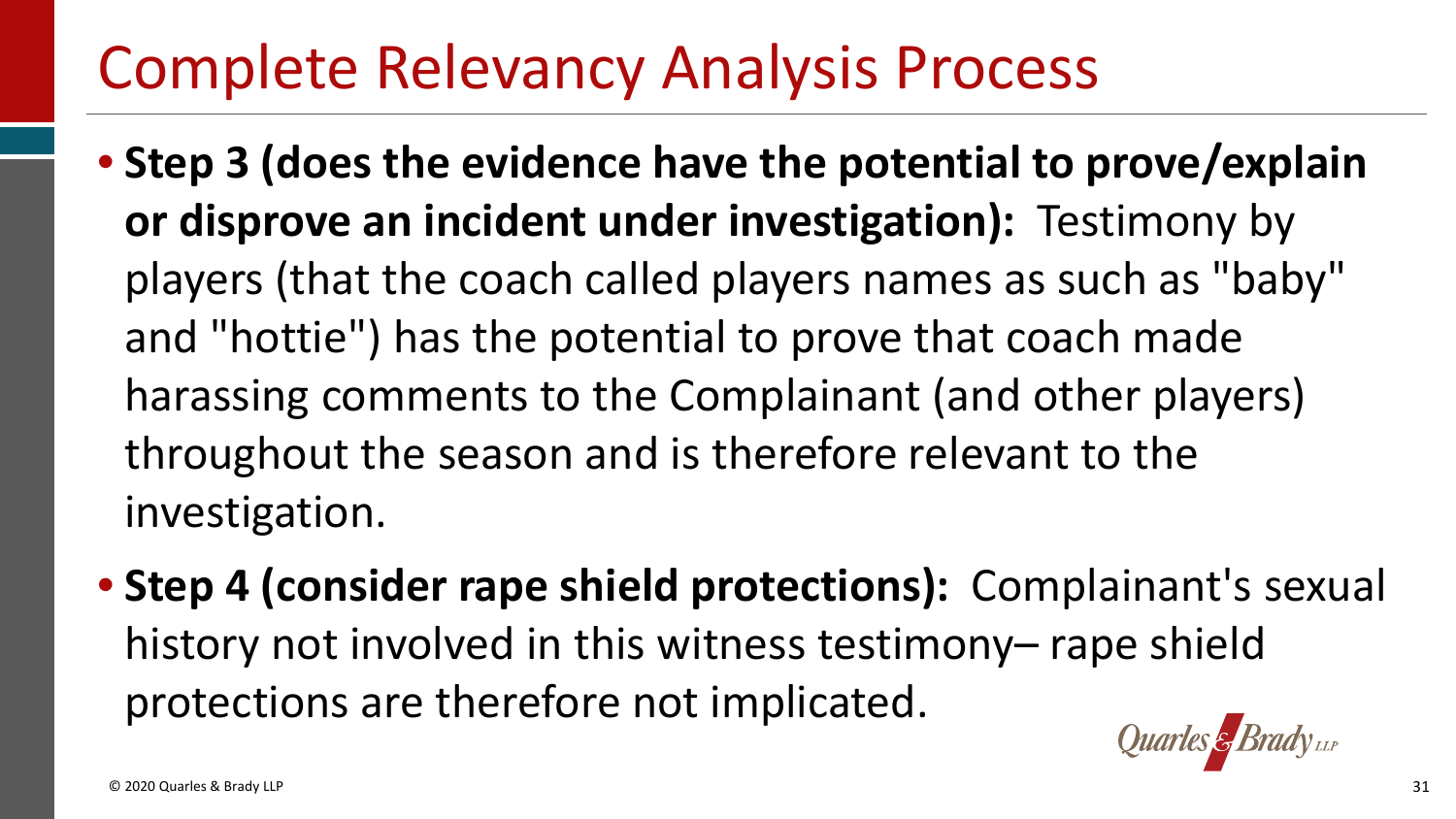- • Kelly files a Title IX sex harassment complaint alleging that a classmate, Nolan, sent sexually explicit pictures during classes. In response to the complaint, Nolan presents evidence from another classmate, Dan, that Kelly regularly exchanges sexually explicit pictures with him.
- • Nolan claims Kelly's text messages with Dan prove that his (Nolan's) messages were not harassing and that Kelly was not offended/or harassed by sexually explicit messages he sent.
- **Quiz: Are Kelly's text exchanges with Dan relevant to the investigation of her complaint against Nolan?**

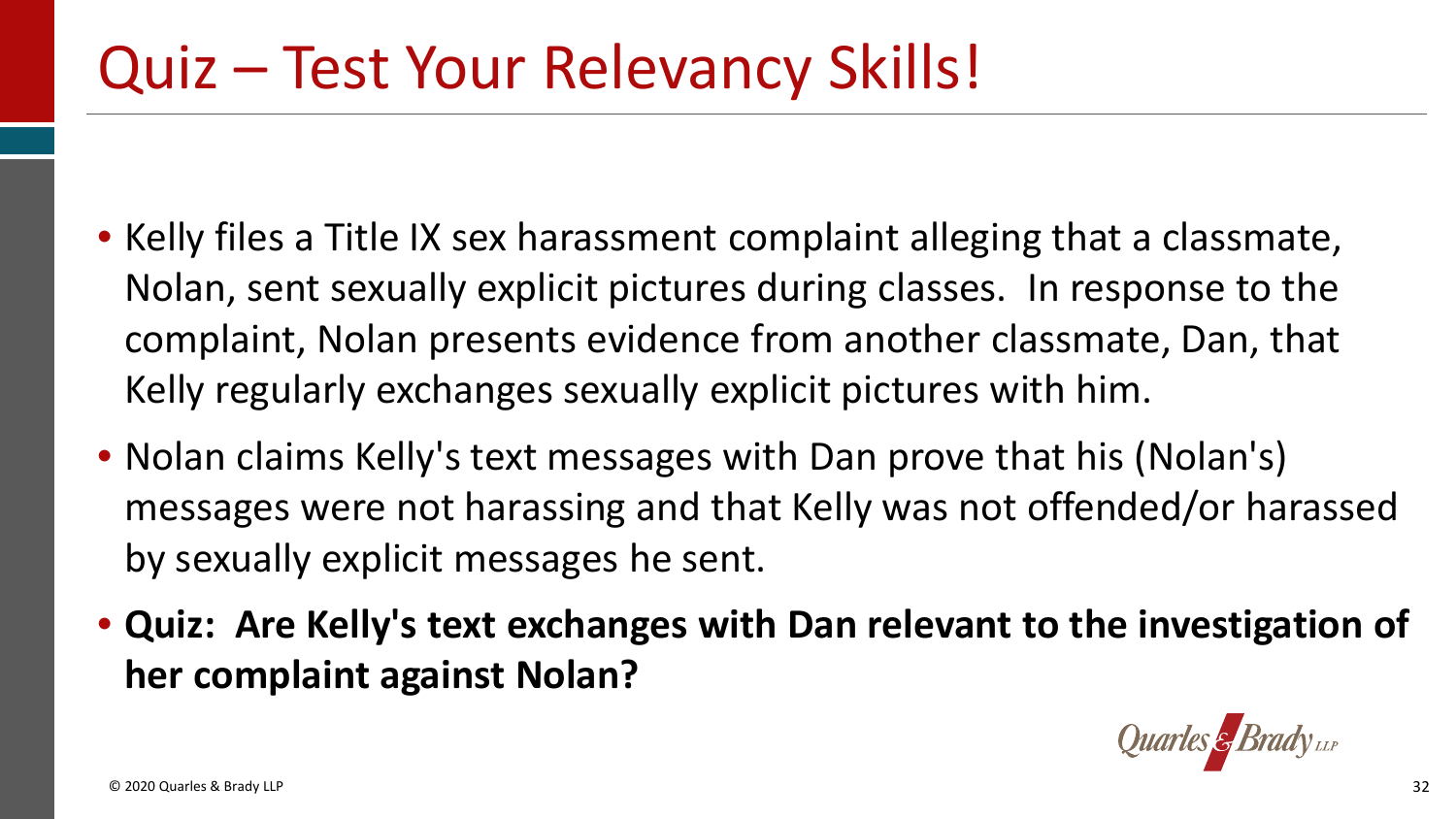- • *Answer:* No Kelly's text messages with Dan are not relevant to her complaint against Nolan.
- • *Reasoning:* The fact that Kelly exchanged explicit texts with Dan doesn't mean the photos were welcome from Nolan, and Nolan isn't offering Dan's texts to show that someone other than Nolan sent the texts in question or that Kelly engaged in prior "sexting" or other consensual sexual activity with Nolan.

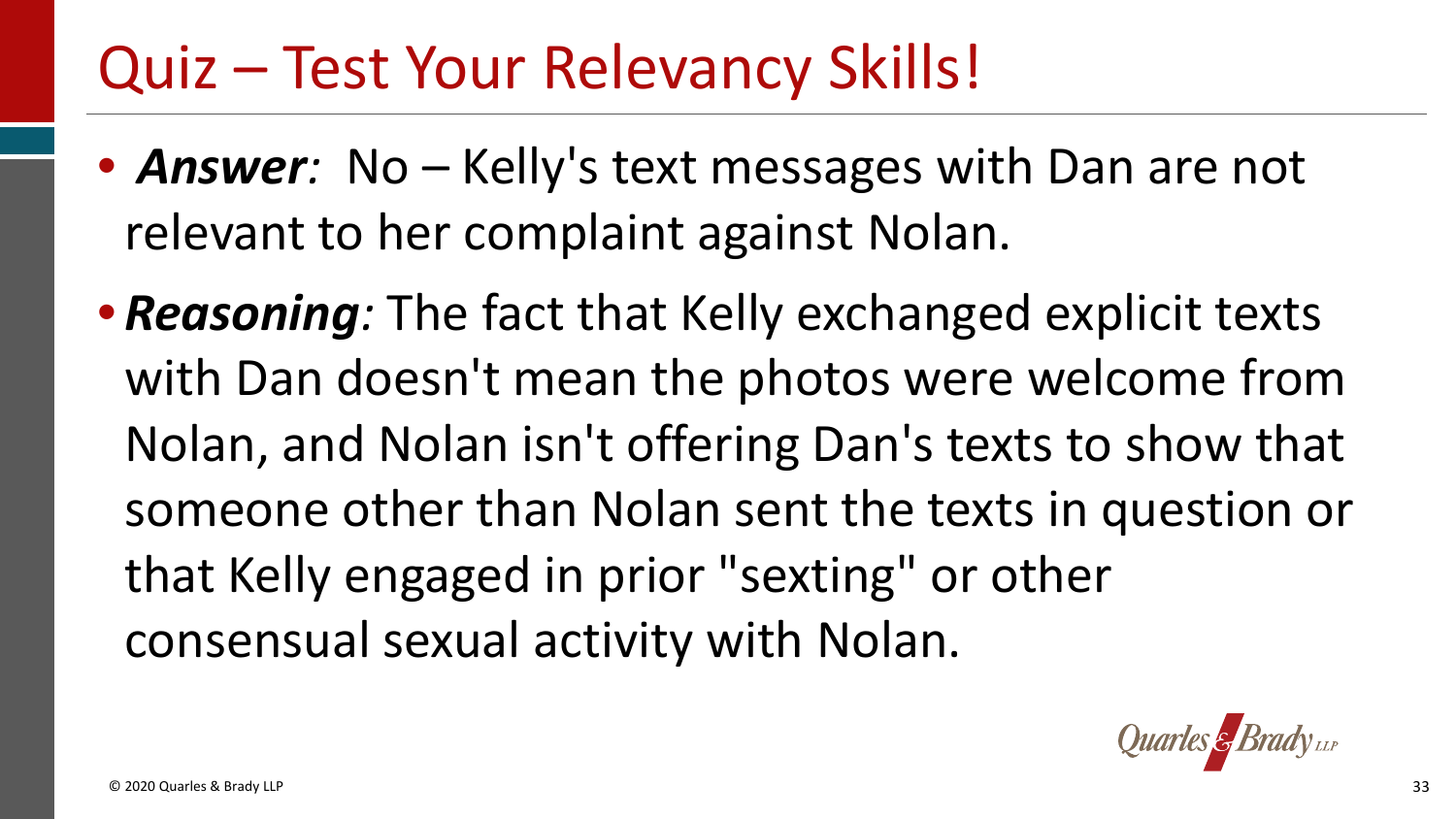- • Chris files a Title IX complaint alleging that a lab partner, Allie, inappropriately kissed and groped him following completion of a chemistry lab. In response to the claim, Allie presents emails between she and Chris where they discuss romantic feelings for one another and potentially exploring a relationship outside of school.
- • Are the emails between Chris and Allie relevant to the investigation of the complaint?

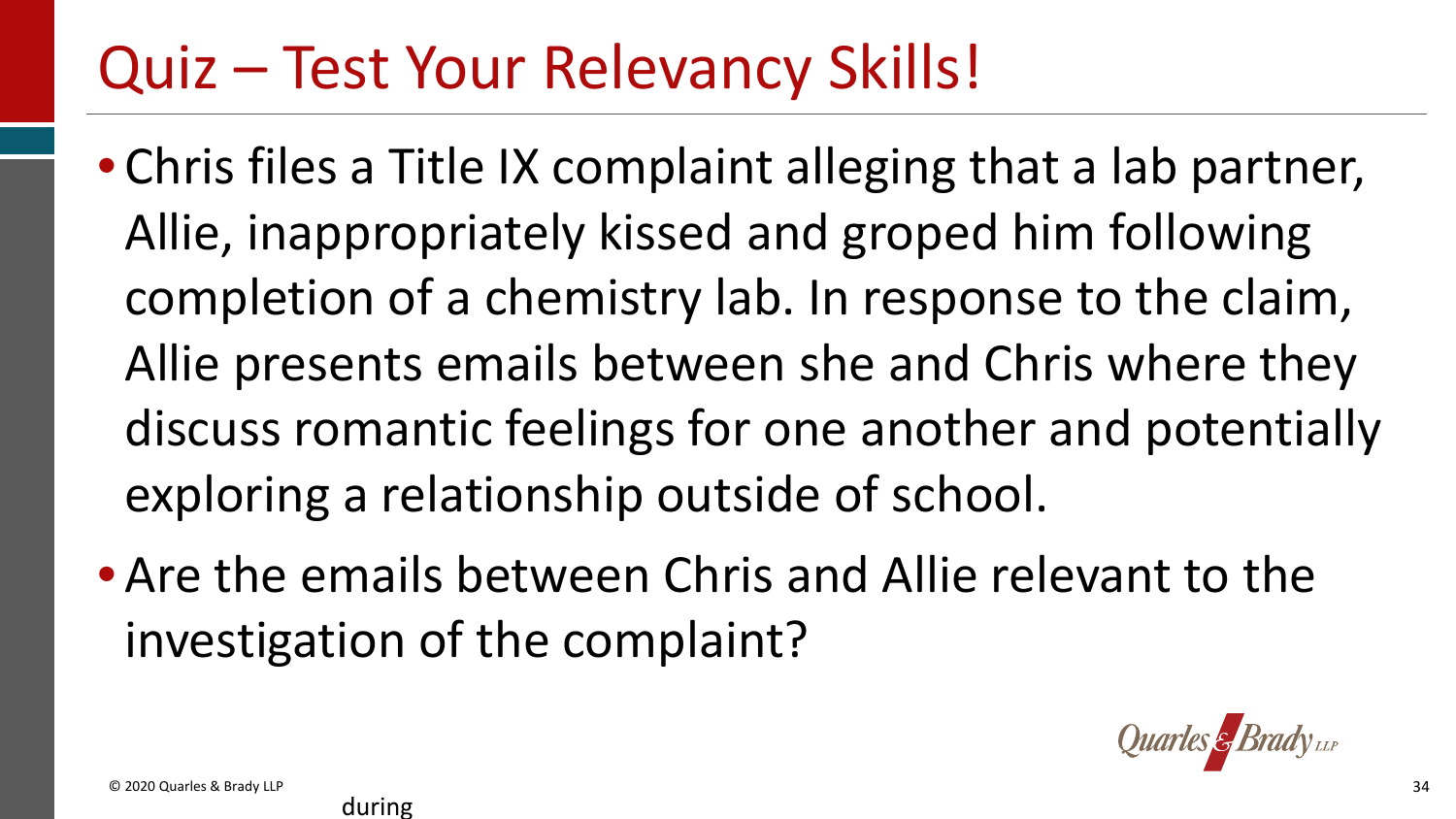- • **Answer:** Yes The e-mails relate to a potential relationship between Chris and Allie and could potentially prove (or disprove) the allegations of Chris' complaint.
- **Reasoning:** The e-mails relate to a prior sexual relationship with Chris and Allie, and are being used by Allie to establish that Chris consented to any conduct in question, and therefore fall into one of the limited rape shield exceptions.

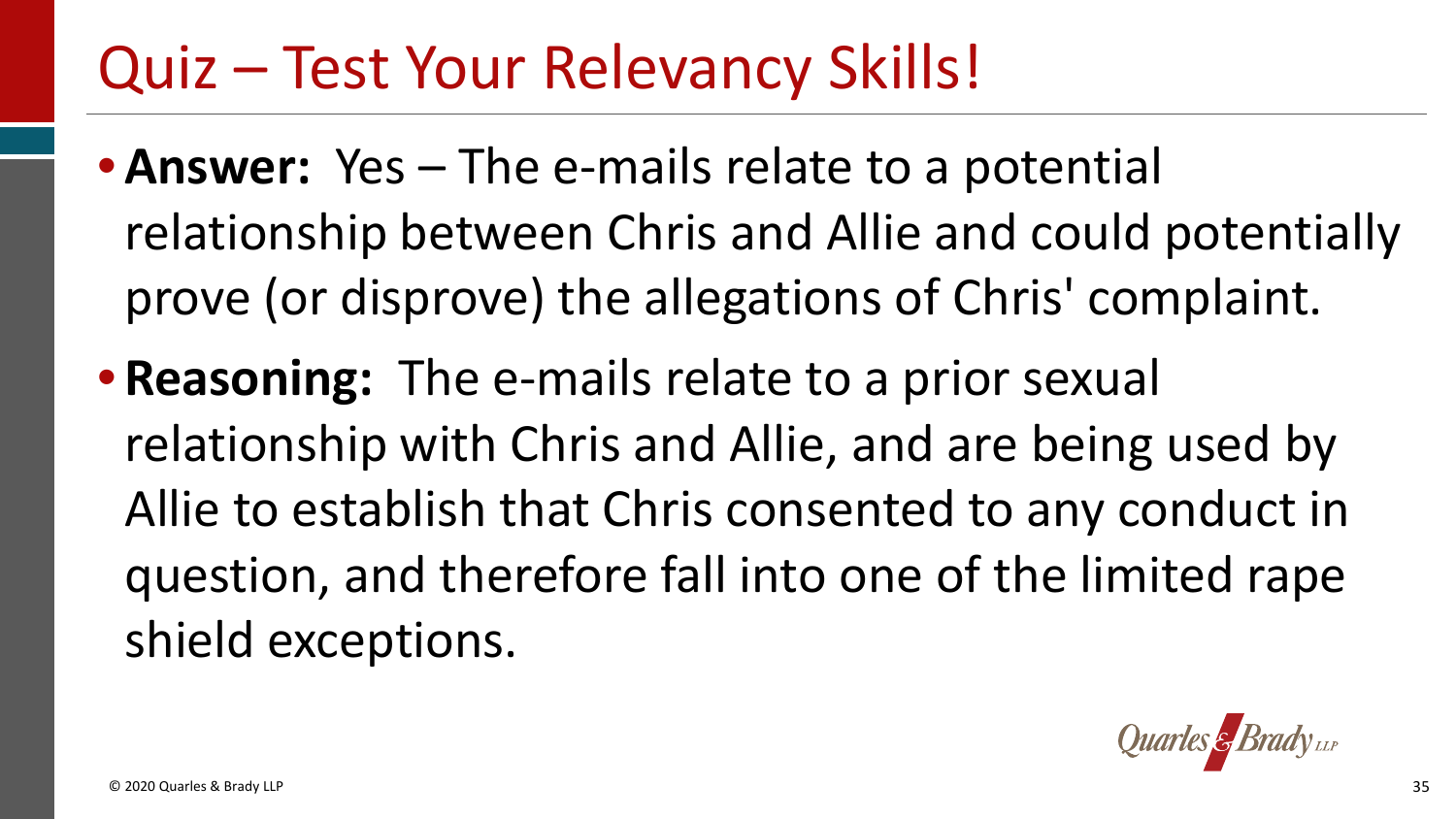- • Sam files a Title IX complaint against a sociology professor, alleging that the professor failed Sam because Sam refused to give into the professor's sexual advances throughout the semester.
- • In support of the claim, Sam presents an old news article stating that the professor was fired from a previous college after the professor admitted to using drugs with students.
- • Is the news article relevant to the investigation of Sam's complaint?

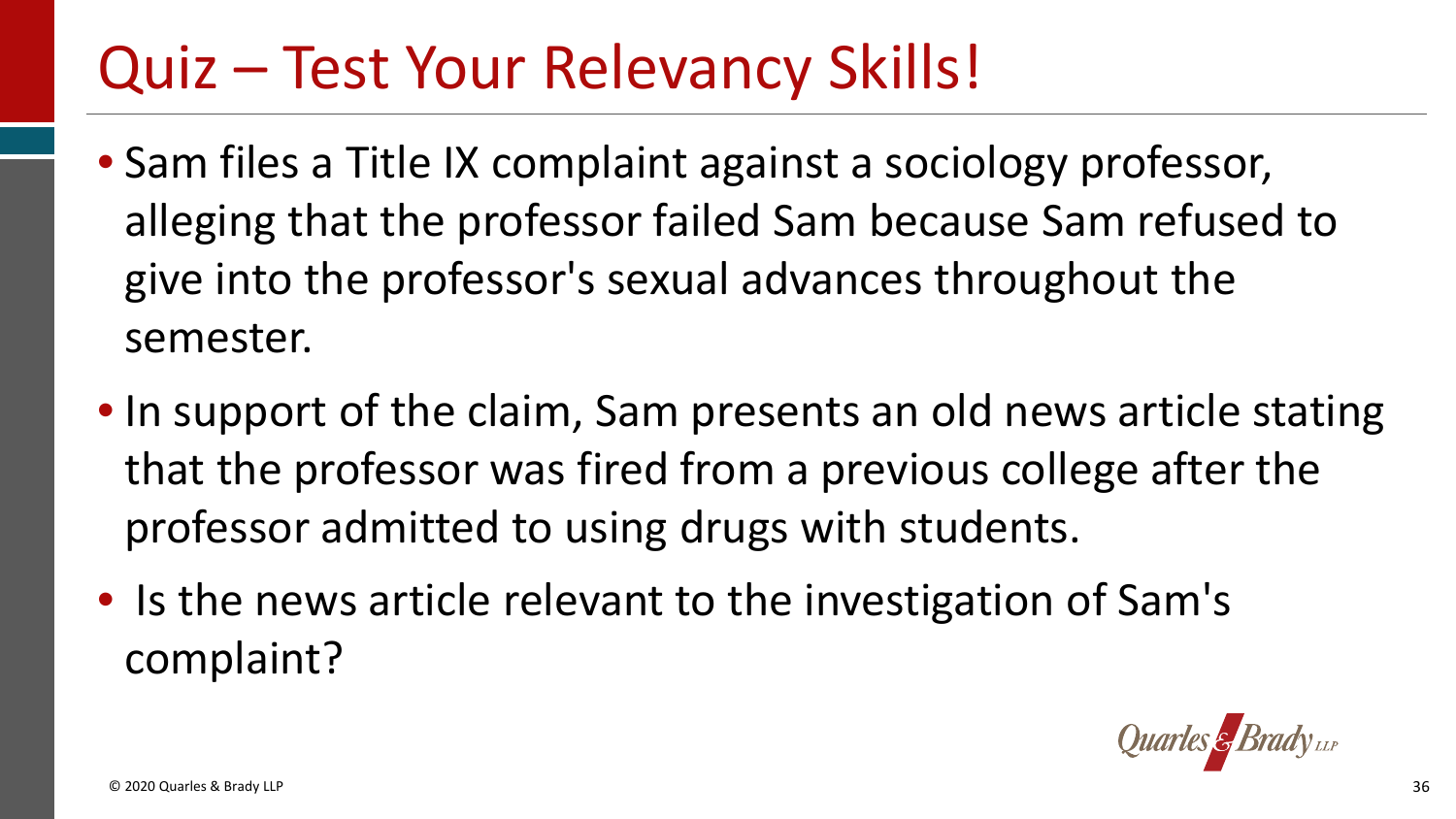- professor subjected her to sexual advances or that the failing grade was • **Answer**: Likely not – The news article does not serve to prove that Sam's retaliation.
- • **Reasoning:** The professor's prior dismissal, although involving inappropriate conduct with students (and poor judgment), does not involve sexual harassment or retaliation allegations, nor does it serve to show that the professor engaged in the conduct alleged by Sam. Simply because the professor was fired previously for unrelated inappropriate conduct does not mean the professor sexually harassed or retaliated against Sam or was likely to engage in such behavior.

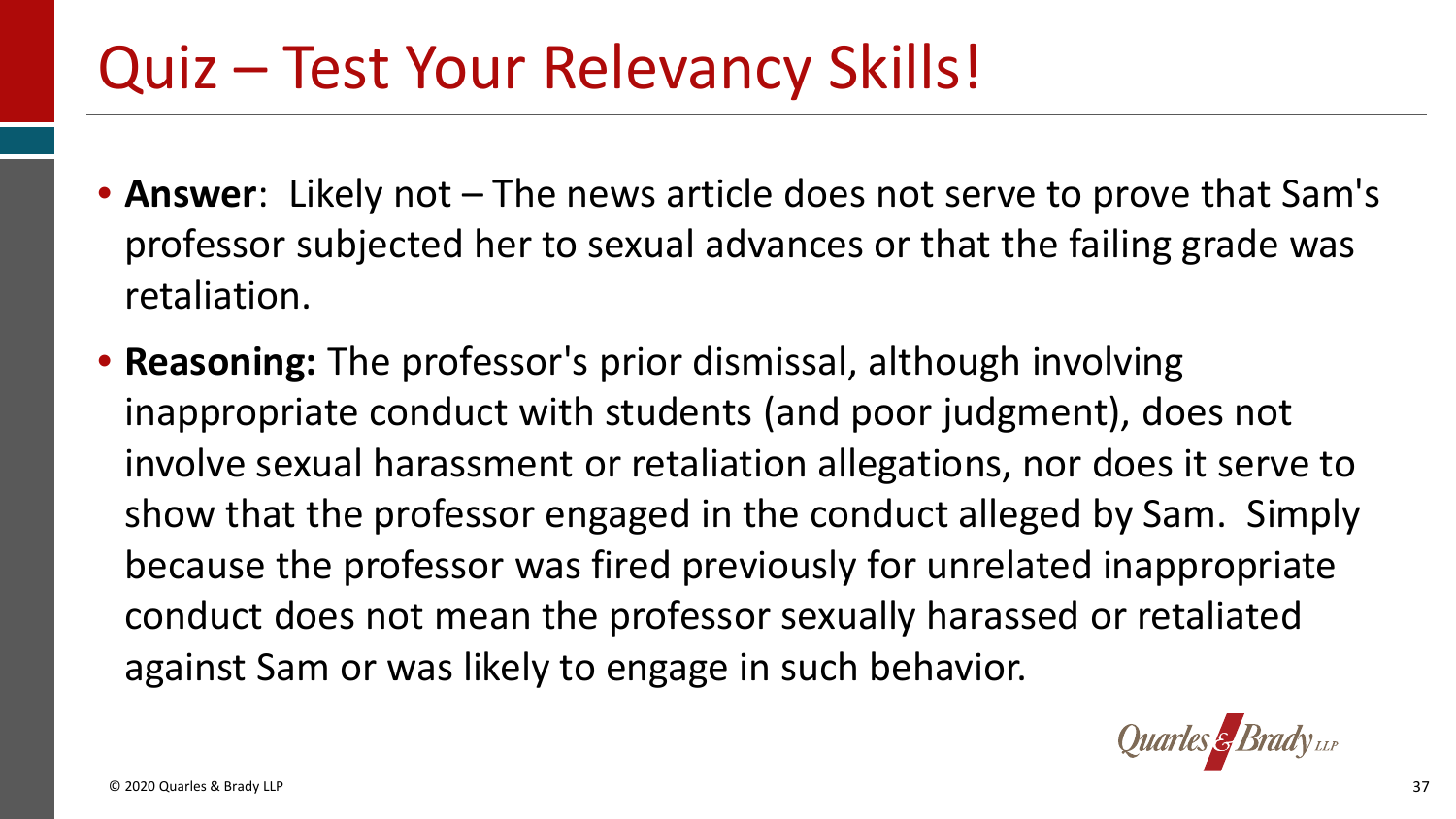- • Let's consider the same factual scenario (i.e., Sam has filed a Title IX complaint against the sociology professor, alleging that the give in to the professor's sexual advances throughout the professor retaliated issued a failing grade because Sam refused to semester.)
- • In response to the complaint, the professor offers proof that Sam has failed two other classes (with different instructors) and that, on a consistent basis, 10% of their classes each semester received a failing grade.

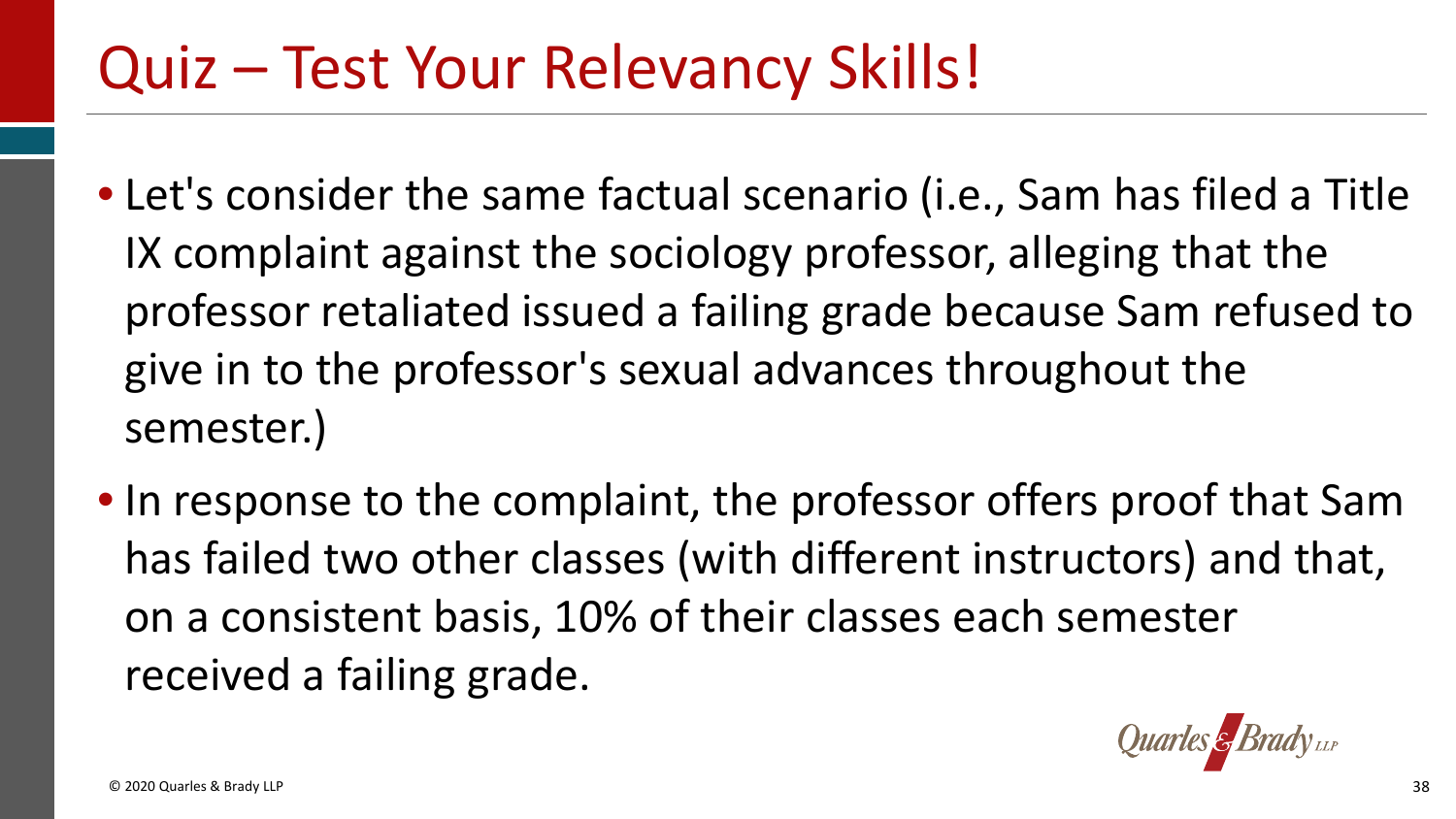- **Answer:** Yes Sam's other failing grades, and the fact that the professor regularly fails students, may serve to prove the professor's defense that Sam was not treated differently than other students and that Sam somewhat regularly does poorly in classes.
- **Reasoning:** Although Sam's grades in other courses and the professor is innocent, they would serve to support the defense that Sam received the failing grade based on poor performance. professor's class records are not definitive proof that the

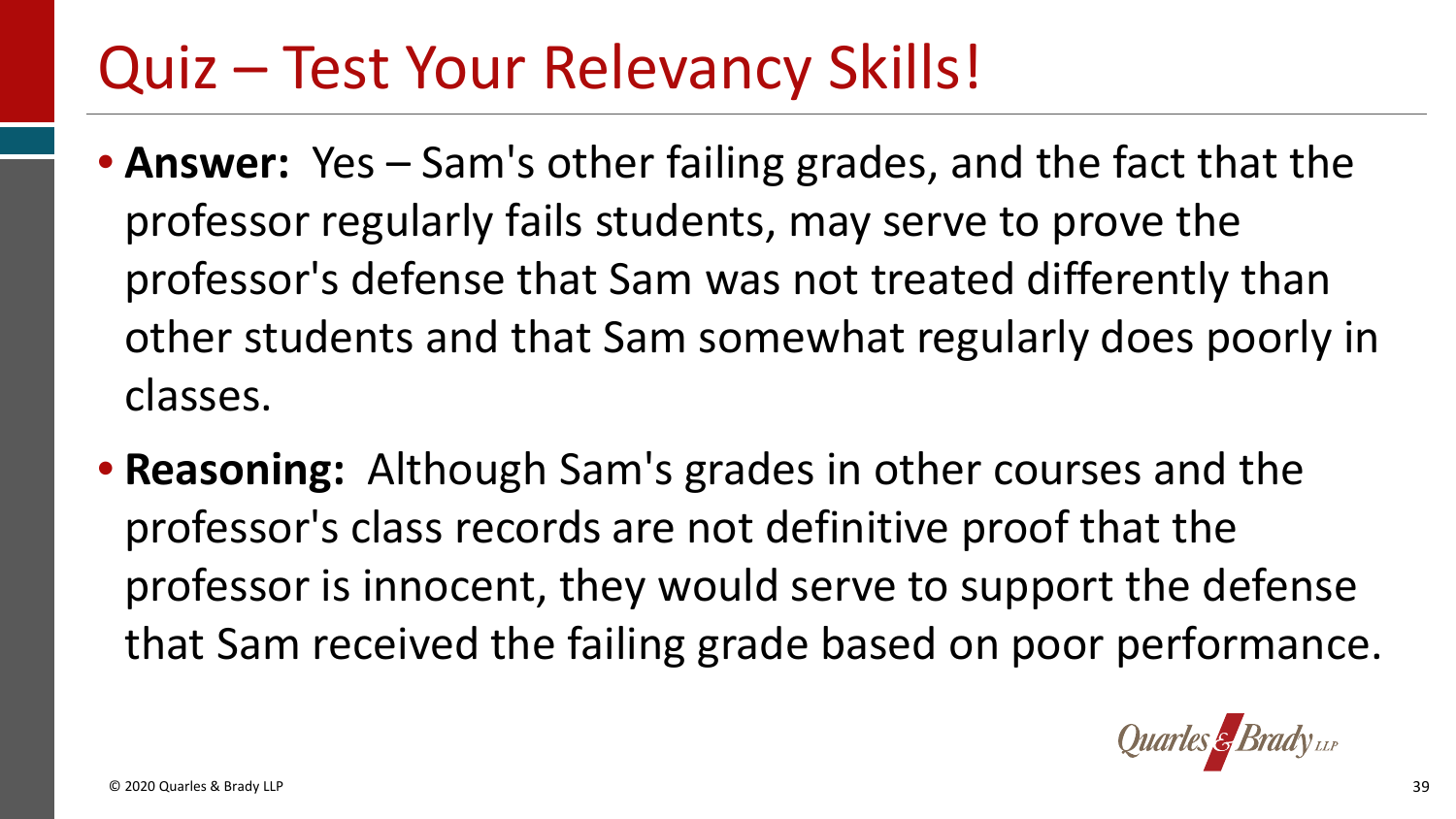- • Frank files a Title IX complaint alleging that a teammate, Dennis, engages in "hazing" and sexually harassing conduct throughout Frank's freshman year season. In support of the claim, Frank provides pictures of bruises and injuries that are a result of Dennis' hazing throughout the season.
- Are the pictures relevant to Frank's Title IX complaint?

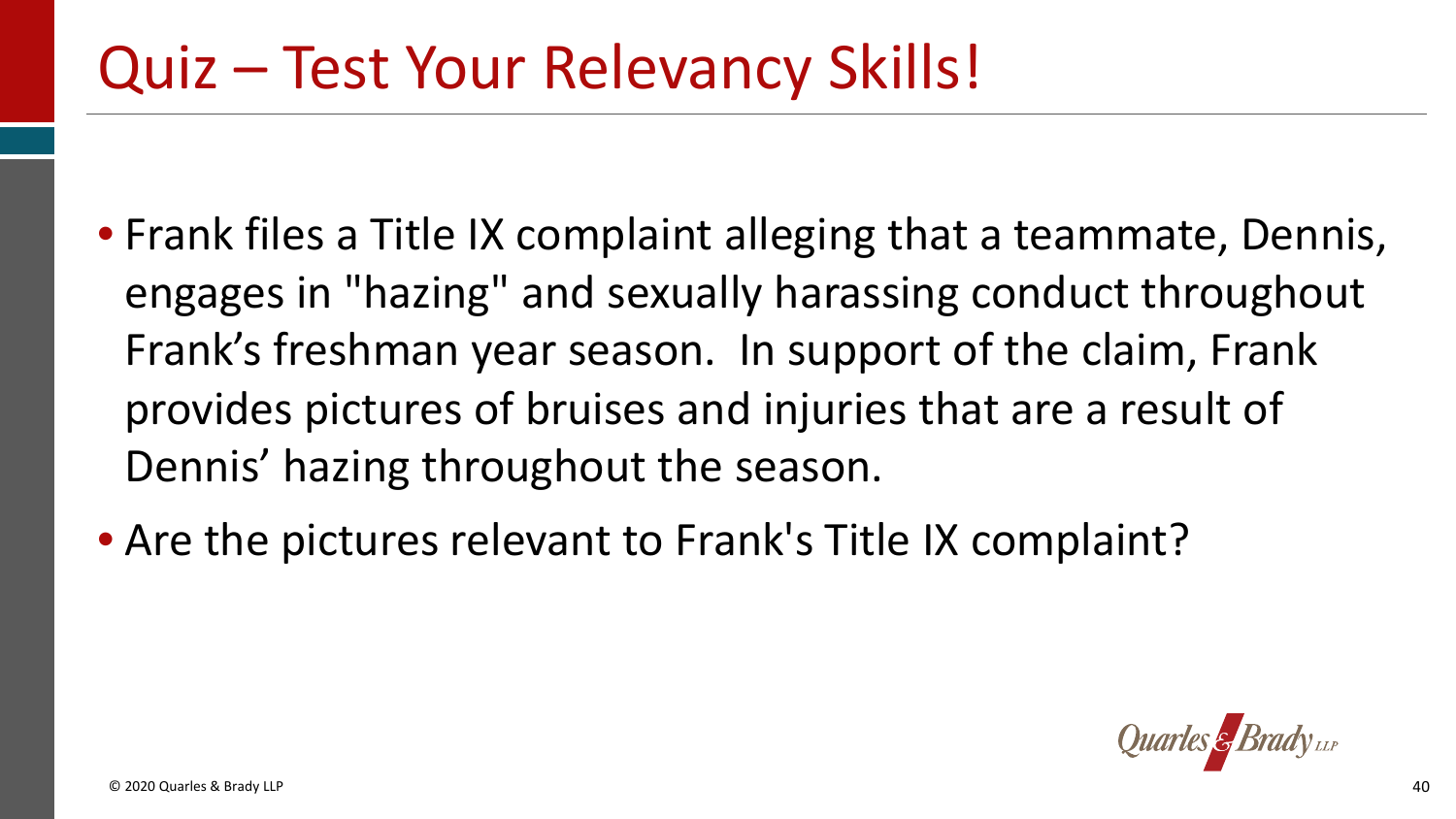- • **Answer:** Yes the pictures of bruising may prove that Frank was hazed and/or sexually harassed by Dennis.
- • **Reasoning:** The pictures are demonstrative evidence which may/may not prove Frank's allegations against Dennis.